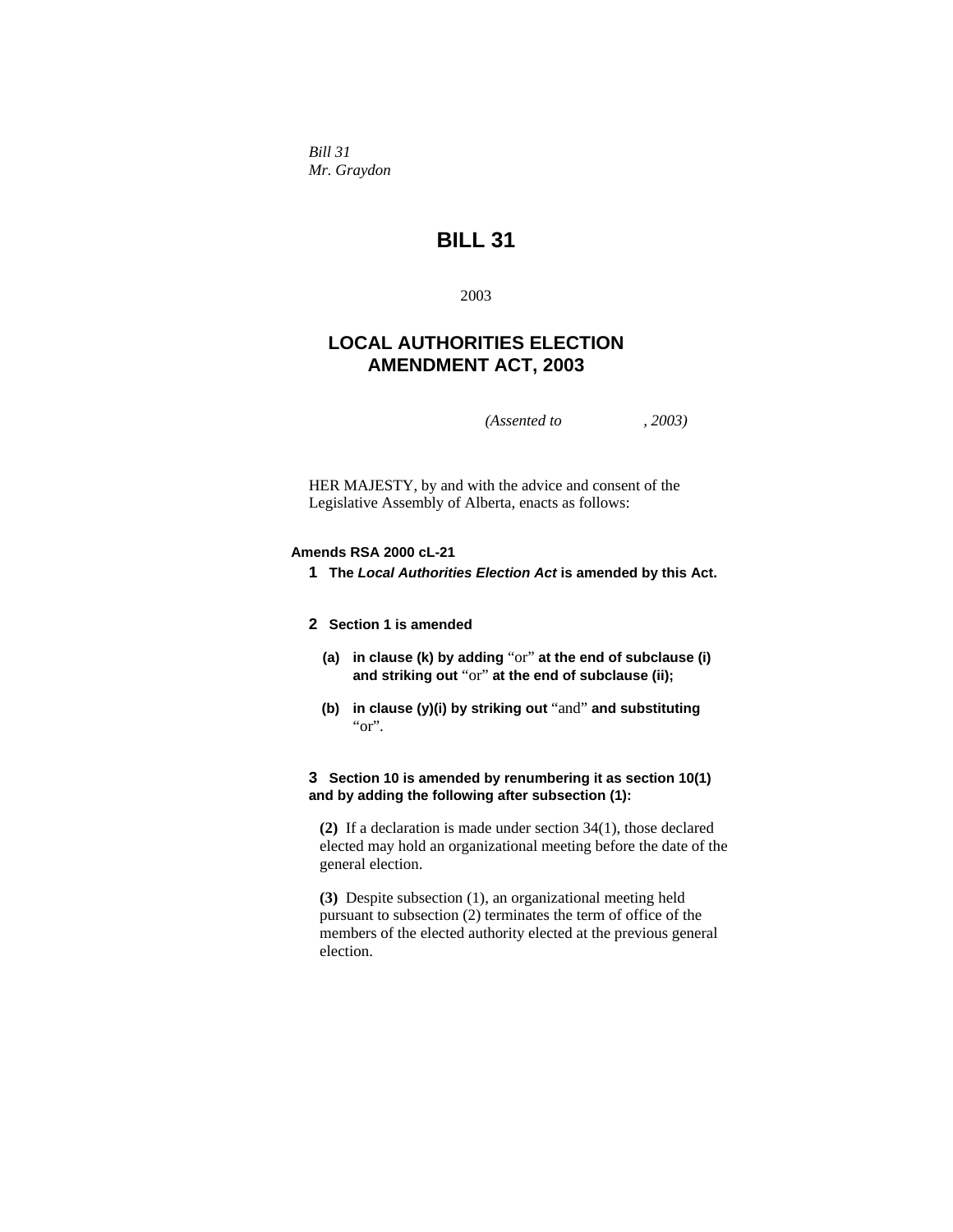# **4 Section 12 is amended**

- **(a) in clause (d) by striking out** "July" **and substituting** "June or July or both June and July";
- **(b) in clause (e) by striking out** "11 a.m." **and substituting**  "10 a.m.";
- **(c) in clause (f) by striking out** "12 noon and 9 p.m." **and**  substituting "10 a.m. and 7 p.m.".

# **5 Section 16 is repealed and the following is substituted:**

#### **Oath, statement**

**16(1)** Every returning officer and agent before performing the duties of that office must take and subscribe to the official oath in the prescribed form.

**(2)** Every deputy, enumerator and constable before performing the duties of that office must subscribe to a statement in the prescribed form.

**6 Section 18 is amended by adding** "or a deputy returning officer" **after** "the returning officer".

# **7 Section 19 is renumbered as section 19(1) and the following is added after subsection (1):**

**(2)** The secretary may delegate any powers and duties of the secretary under this Act to the returning officer.

**8 Section 20 is amended by striking out** "officer" **and**  substituting "officer, a deputy returning officer".

**9** Section 26(1) is amended by striking out "at least 2 weeks" **and substituting** "at least one week".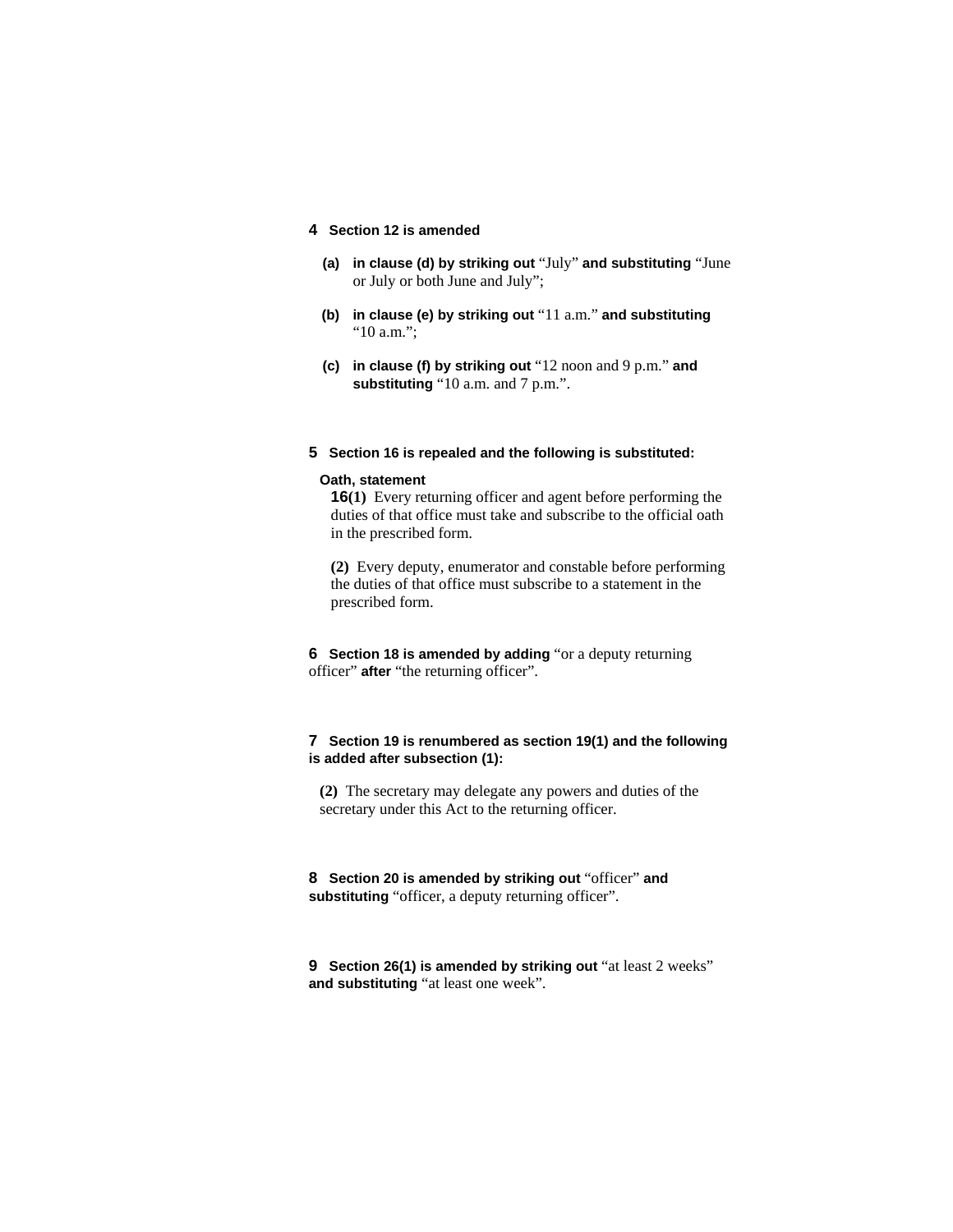**10 Section 27(2) is amended by adding** "or a board of trustees under the *School Act*" **after** "a city".

### **11 Section 28 is amended**

#### **(a) by adding the following after subsection (1):**

**(1.1)** The person who is filing a nomination under subsection (1) is responsible for ensuring that it meets the requirements of section 27.

# **(b) by adding the following after subsection (3):**

**(3.1)** If the returning officer is of the opinion, based on reasonable and probable grounds, that a person who is nominated as a candidate is not eligible to be a candidate, the returning officer may note that on the nomination papers.

### **(c) by adding the following after subsection (5):**

**(6)** After 12 noon on nomination day, the returning officer shall forward a signed statement showing the name of each nominated candidate and any information about the candidate that the candidate has consented to being disclosed to the relevant Minister's Deputy Minister.

#### **12 Section 30(1) is amended by striking out** "or cash order".

### **13 Section 34 is amended**

**(a) in subsection (2) by striking out** ", who is subsequently responsible for their safekeeping";

# **(b) by adding the following after subsection (2):**

**(2.1)** The returning officer or secretary must retain the nomination papers and other material relating to the receipt of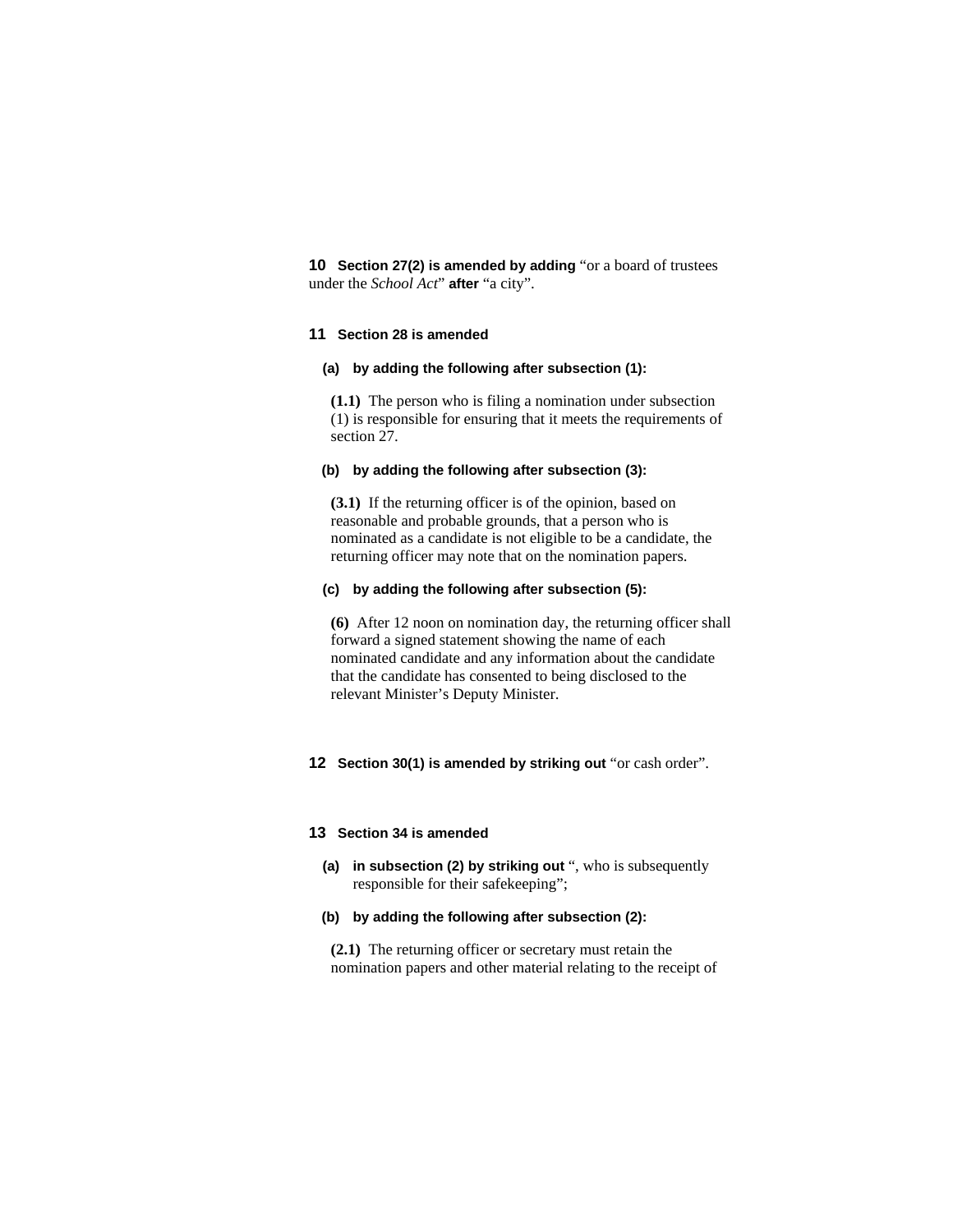nominations until the term of office to which they relate has expired.

**14 Section 35(2) is amended by striking out** "at least 2 weeks" **and substituting** "at least one week".

### **15 Section 47 is amended**

- **(a) in subsection (1)(c) by striking out** "is resident" **and**  substituting "the person's place of residence is located";
- **(b) in subsection (2) by striking out** "elector resides" **and substituting** "elector's place of residence is located on election day".

**16 Section 48(2) and (3) are amended by adding** ", school division or regional division" **after** "district" **wherever it occurs.**

# **17 Section 50(2) is amended**

- **(a) by adding** "the day after nominations may be withdrawn under section 32" **after** "provide the candidate";
- **(b) by adding** "prepared pursuant to subsection (1)" **after** "list of electors".

**18 Section 52 is amended by adding** "provided by the elected authority, in accordance with the regulations," **after** "produced identification".

# **19 Section 54 is renumbered as section 54(1) and the following is added after subsection (1):**

**(2)** If a returning officer on reasonable and probable grounds believes that a person is not eligible to be an elector, the returning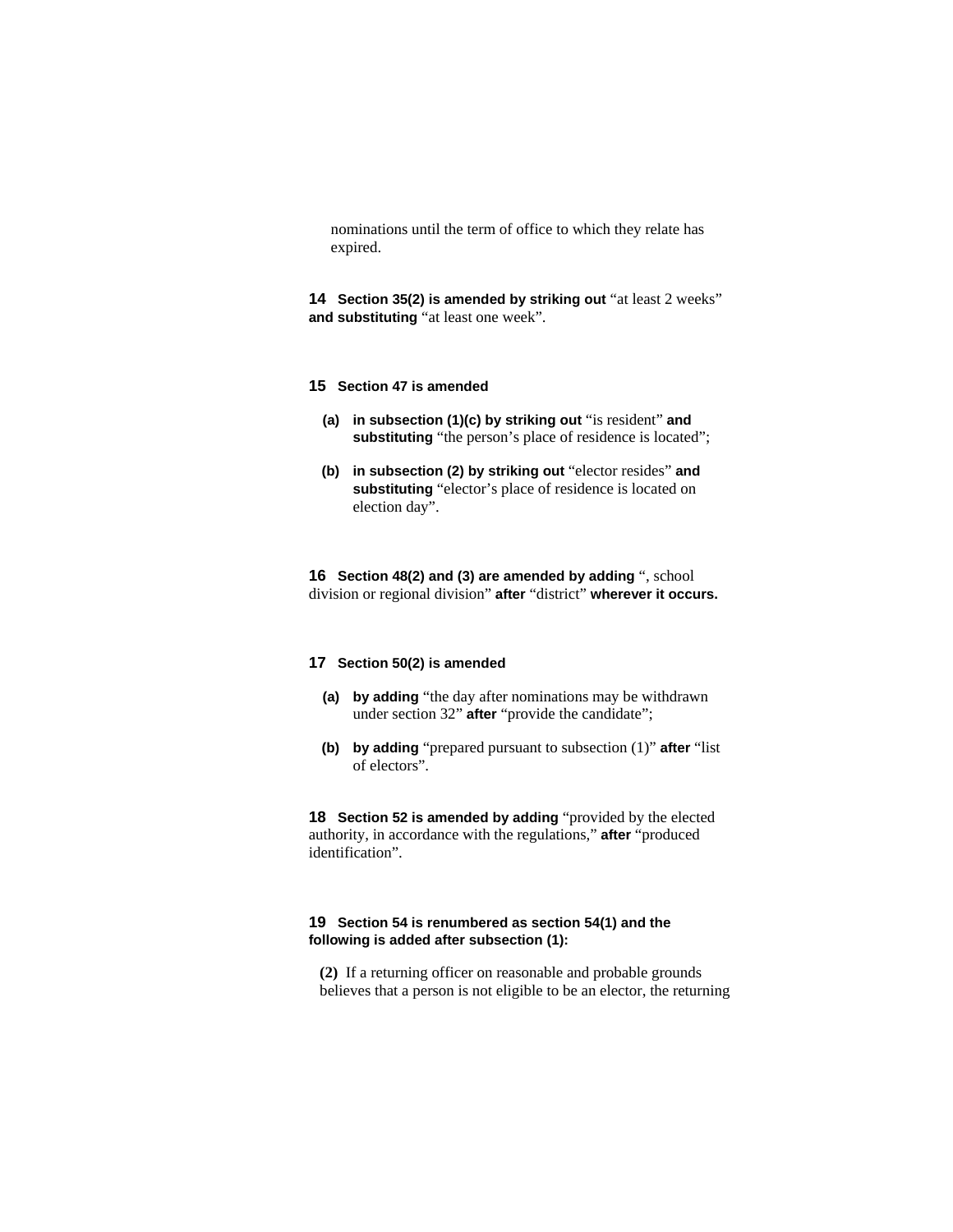officer must note in the voting register the reason for the belief and initial it.

# **20 Section 55 is amended by adding the following after subsection (3):**

**(4)** Notwithstanding subsections (2) and (3), an elector may be accompanied in a voting compartment by a minor if the deputy consents.

# **21 Section 63 is amended by adding the following after subsection (2):**

**(2.1)** Notwithstanding subsection (2), the deputy supervising at the ballot box may permit an elector to deposit the elector's ballot into the ballot box.

**22 Section 70(1), (3), (4) and (5) are amended by striking out**  "returning officer" **and substituting** "deputy".

**23 Section 71 is amended by adding** "and take and subscribe to the official oath in the prescribed form" **after** "person's appointment as an agent".

# **24 Section 72(1) is amended**

- **(a) by adding** "is unable to read or" **after** "If an elector";
- **(b) by adding** "to read or" **after** "allow an interpreter".

**25 Section 75(2) is amended by striking out** "each ward" **and substituting** "each elected authority".

**26 Section 76(a) is amended by striking out** "absent from the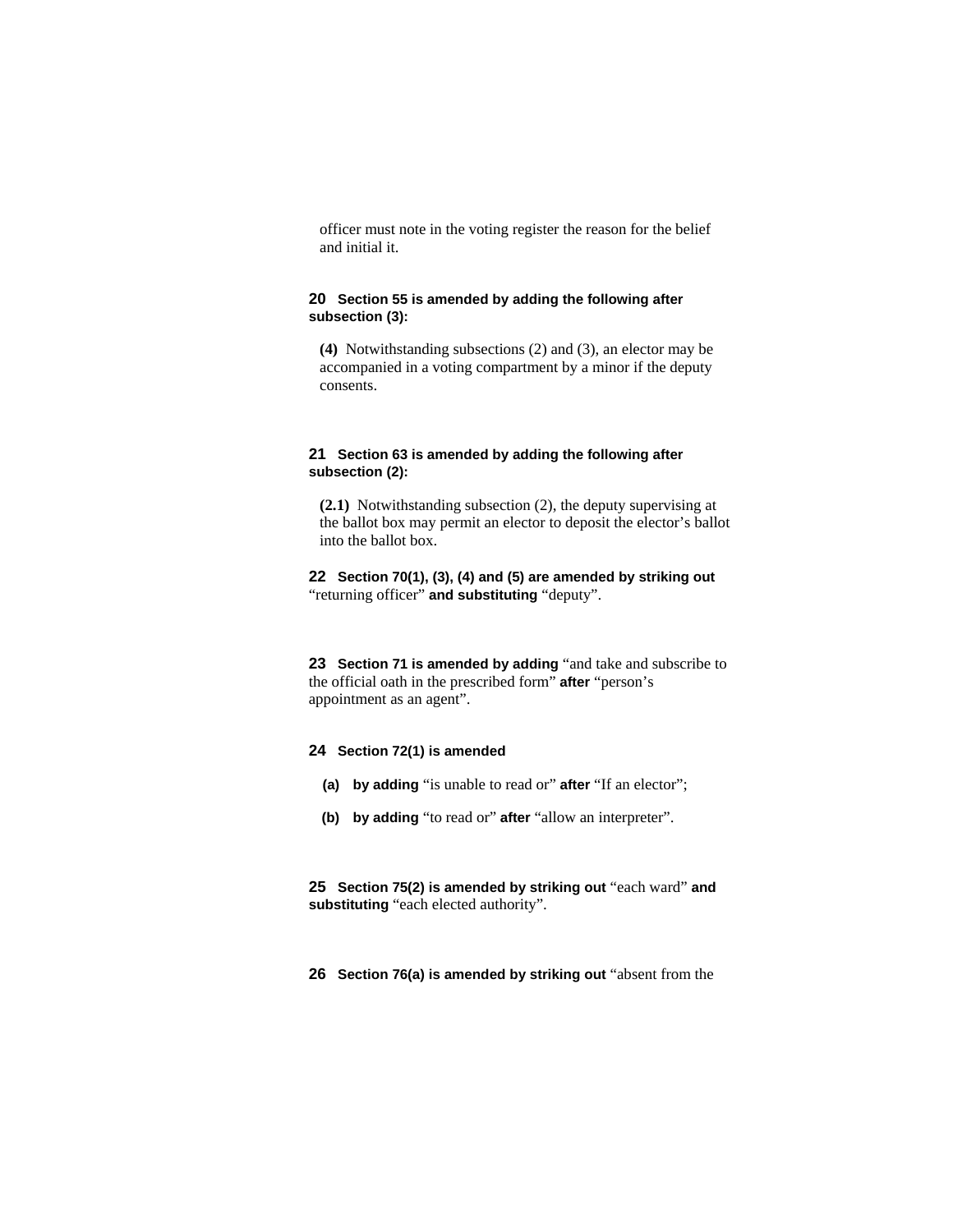local jurisdiction" **and substituting** "unable to attend a voting station".

# **27 The following is added after section 77:**

# **Vote by special ballot**

**77.1(1)** An elector who is unable to vote at an advance vote or at the voting station on election day because of

- (a) physical incapacity,
- (b) absence from the local jurisdiction, or
- (c) being a returning officer, deputy returning officer, constable, candidate or agent who may be located on election day at a voting station other than that for the elector's place of residence

may apply to vote by special ballot.

- **(2)** An application for a special ballot may be made
	- (a) in writing,
	- (b) by telephone,
	- (c) by telecopier, or
	- (d) in person,

by an elector to the returning officer of the elector's local jurisdiction at any time between the notice of election day and the closing of voting stations on election day.

**(3)** On receipt of an application under this section, if the elected authority by resolution before nomination day provides for special ballots, the returning officer or deputy must

- (a) enter in the voting register
	- (i) the elector's name and the elector's place of residence, and
	- (ii) the name and number of the voting subdivision for the elector's place of residence,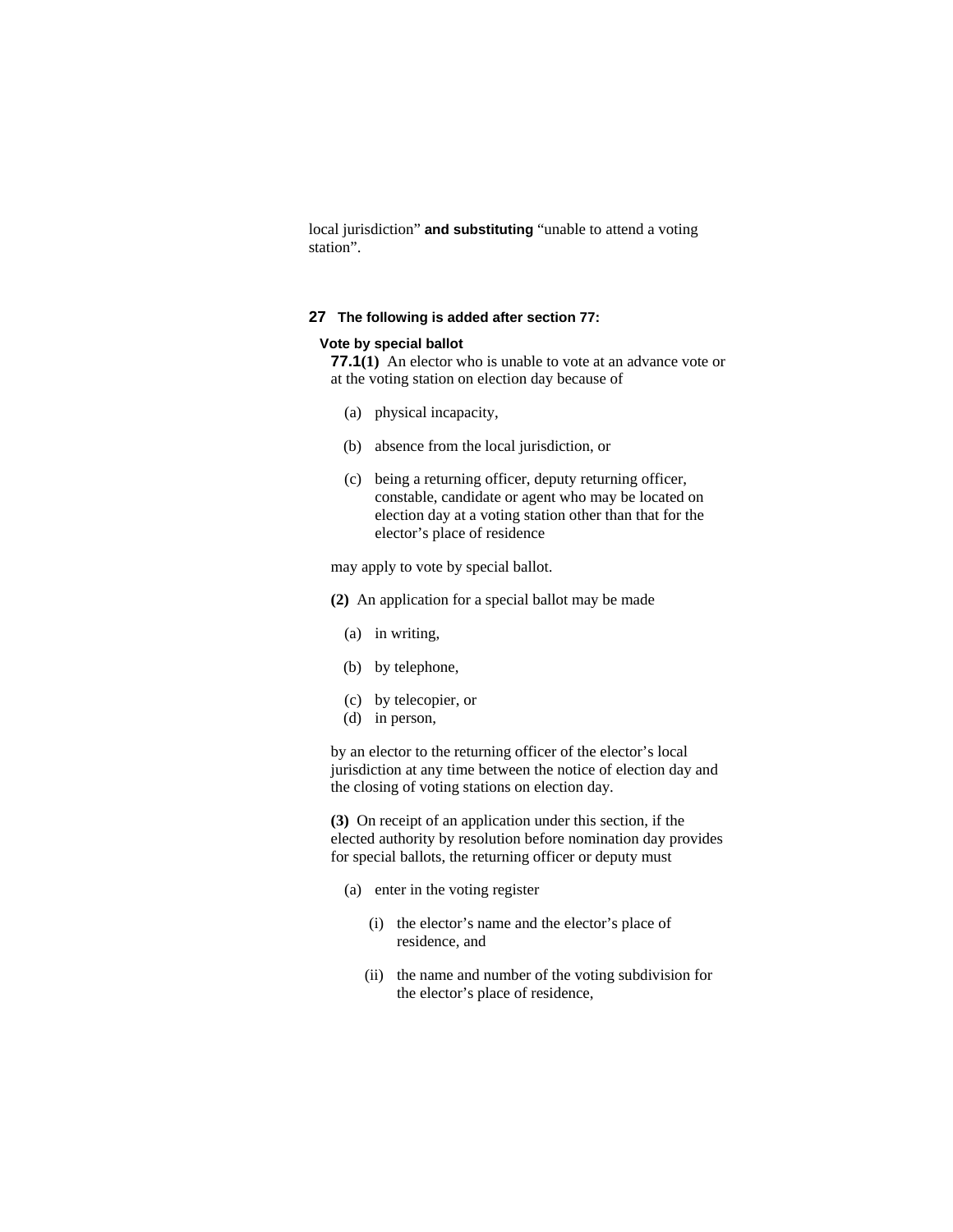- and
- (b) cause the appropriate forms to be provided to the applicant.

**(4)** The returning officer must, on request, make available to any candidate or a candidate's agent in the voting substation the names and addresses of those electors in the voting substation who have applied for and been provided with the appropriate forms under this section.

### **Voting by special ballot**

**77.2(1)** On receipt of the appropriate forms pursuant to section 77.1(3), the elector must vote by writing, in legible printing in the space provided, the name of the candidates of the elector's choice, but if there is to be a vote on a bylaw or question, the wording must be determined in accordance with section 44 and be supplied as part of the appropriate forms.

- **(2)** After marking the appropriate forms, the voter must
	- (a) place them in the ballot envelope,
	- (b) seal the ballot envelope,
	- (c) place the ballot envelope in the certificate envelope,
	- (d) complete and sign Part 1 of the certificate and seal the certificate envelope,
	- (e) place the certificate envelope in the outer envelope, and
	- (f) seal the outer envelope.

**(3)** The outer envelope, when sealed, must be forwarded so that it reaches the returning officer not later than the close of the voting station on election day.

**(4)** On receipt of the outer envelope, the returning officer must remove the certificate envelope and determine

- (a) whether the name on the certificate envelope is the same as that of an individual already recorded in the voting register under this section, and
- (b) whether Part 1 of the certificate is properly completed.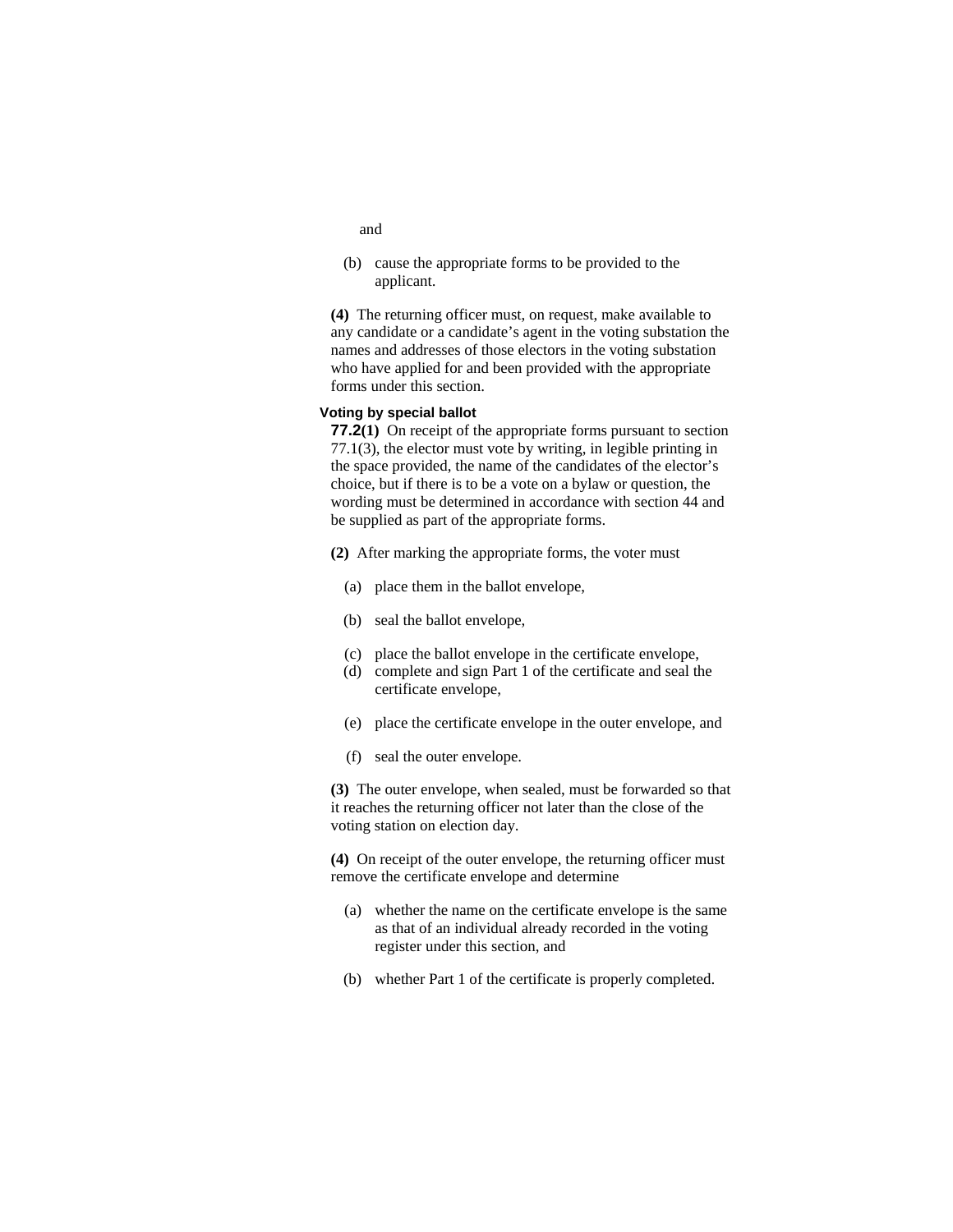**(5)** On determining that the voter is recorded in the voting register and whether Part 1 of the certificate is properly completed, the returning officer must,

- (a) if the returning officer is satisfied that Part 1 of the certificate is properly completed,
	- (i) sign Part 2 of the certificate,
	- (ii) if the elector's name appears on the list of electors for the voting station in which the elector is entitled to vote, enter opposite the name of that person on the list of electors the word "special",
	- (iii) if the elector's name does not appear on the list of electors for the voting station in which the elector is entitled to vote, enter the elector's name on the list of electors and, opposite the name, the word "special",
	- (iv) record in the voting register in the appropriate column the date and time the returning officer received the certificate envelope,
	- (v) open the certificate envelope, remove the sealed ballot envelope and place the sealed ballot envelope in a sealed ballot box marked "special ballot", and
	- (vi) enter in the voting register, in the appropriate columns, the word "voted" and the reason for using the special ballot, that is, physical incapacity, absence, election officer, candidate or agent,
	- or
- (b) if the returning officer is not satisfied that Part 1 of the certificate is properly completed,
	- (i) retain the certificate envelope unopened,
	- (ii) treat the ballot in the envelope as a rejected ballot, and
	- (iii) mark the certificate envelope accordingly.

**(6)** At the close of the voting station on election day, the returning officer must deliver the special ballot box to the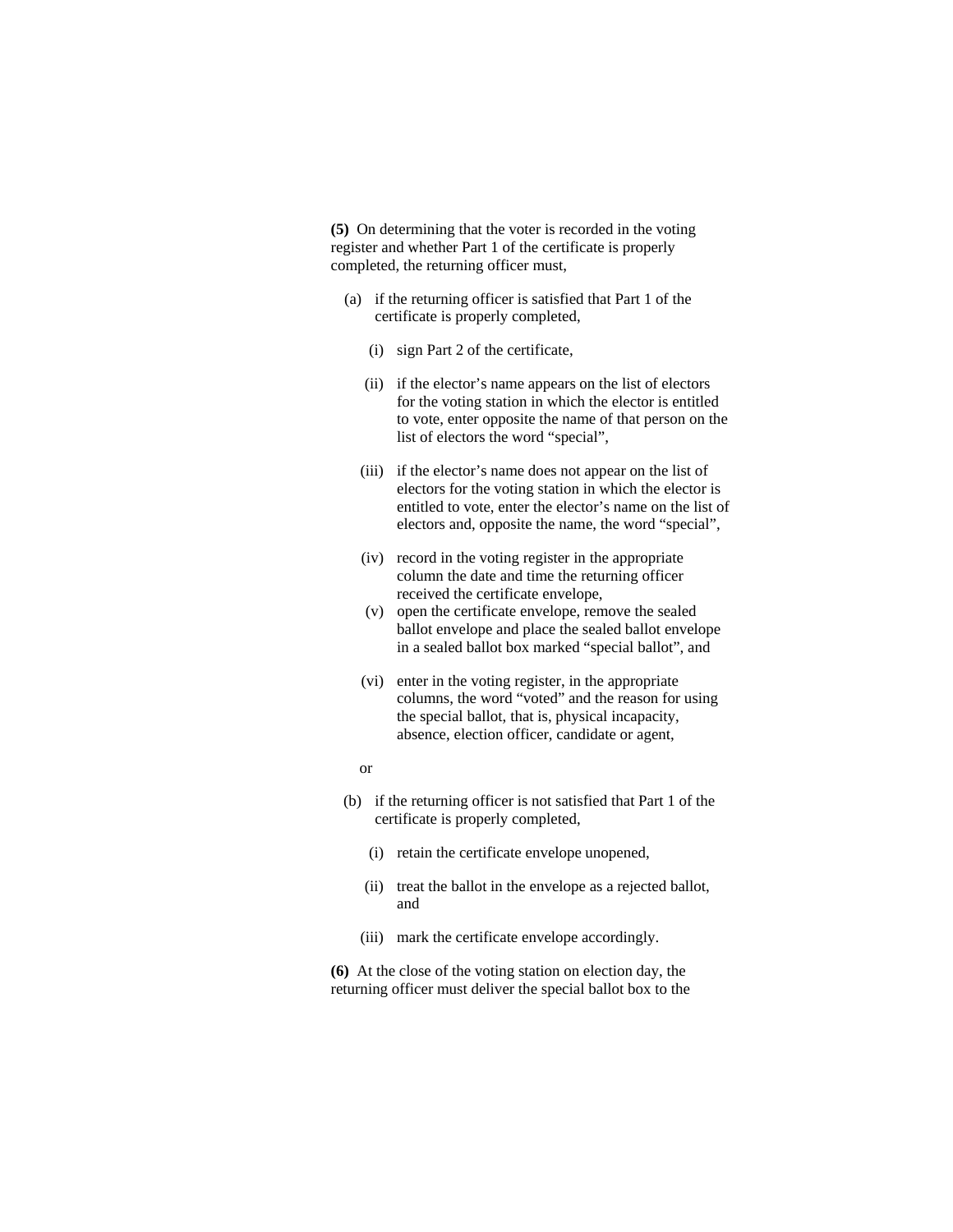deputy of the voting station of the electors who have voted under this section in the local jurisdiction and advise the deputy of the names of the electors who have so voted, and the deputy must proceed in accordance with section 85 as if the ballot box were from an advance poll.

**(7)** After completing the count of the ballots, the deputy must record the results on the prescribed form.

### **Late receipt of special ballot**

**77.3** If an outer envelope is received by a returning officer after the close of the voting station on election day, the ballot it contains must be considered a rejected ballot and the outer envelope must be retained unopened by the returning officer, who must record on it the reason for its rejection.

### **28 Section 78 is amended**

- **(a) in subsection (1) by striking out** "is unable to read or";
- **(b) in subsection (3)**
	- **(i) by striking out** "a friend" **and substituting** "a friend or relative who is at least 18 years of age";
	- **(ii) by striking out** "that friend" **and substituting** "that friend or relative";
	- **(iii) by striking out** "the friend" **and substituting** "the friend or relative";
- **(c) in subsection (5) by striking out** "may" **and substituting**  "must, if requested by the elector at least 3 months before election day,";

### **(d) by adding the following after subsection (5):**

**(5.1)** If an elector is physically unable to enter a voting compartment, the deputy may set up a voting compartment for the elector elsewhere in the voting station or at the closest point of access to the voting station that the elector is able to attend.

#### **29 Section 79 is amended**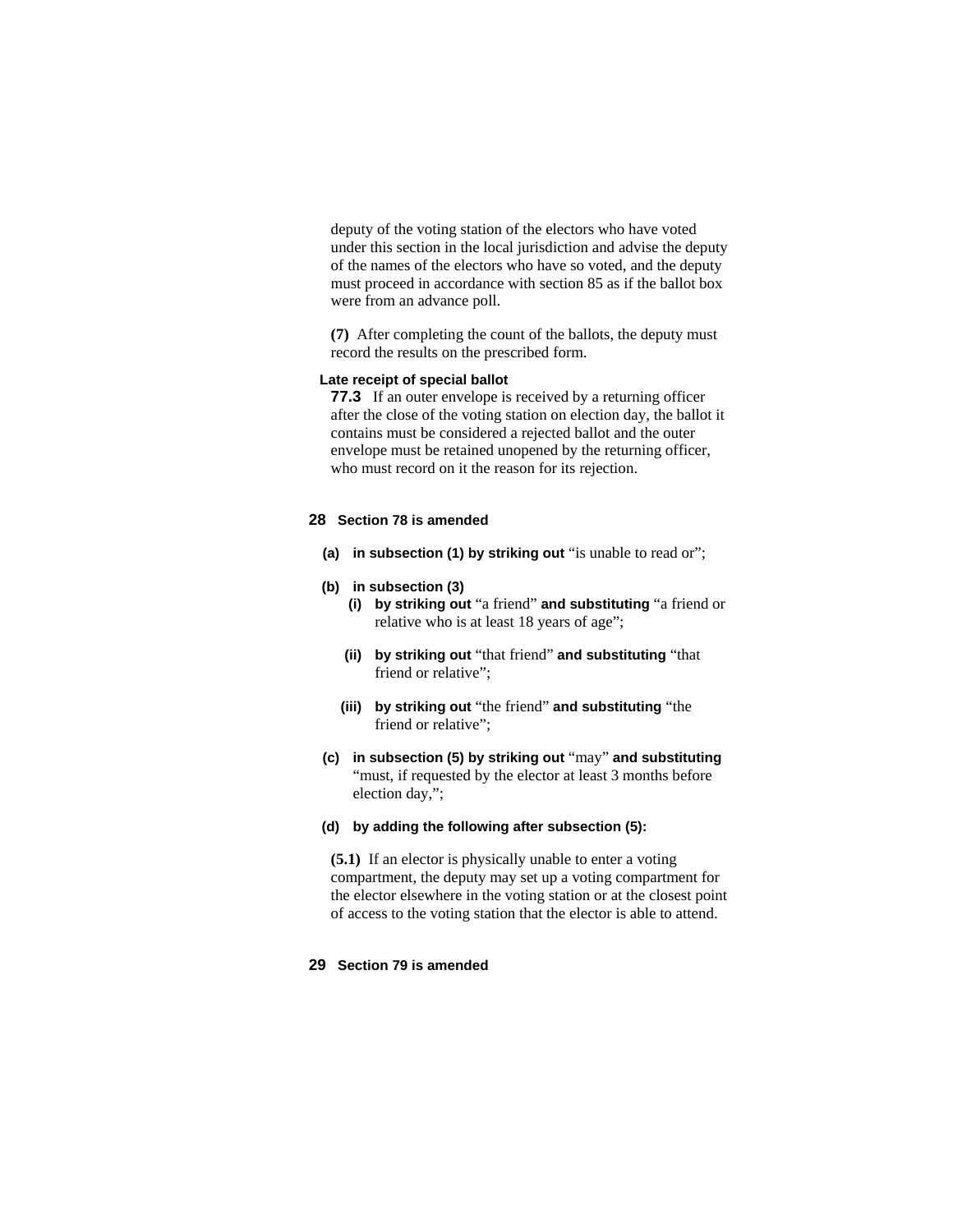- **(a) in subsections (1) and (2) by striking out** "a deputy" **and substituting** "2 deputies";
- **(b) in subsection (3) by striking out** "arranged alphabetically according to wards";
- **(c) in subsection (4)**
	- **(i) in clause (a) by striking out** "in writing";
	- **(ii) in clause (b) by striking out** "a deputy" **and substituting** "2 deputies";
- **(d) in subsection (6) by adding** "to allow the deposit of ballots in each subsequent residence that is attended for the taking of votes or until opened" **after** "until opened".

# **30 Section 80 is amended**

**(a) by repealing subsection (1) and substituting the following:**

# **Institutional vote eligibility and staff**

**80(1)** The elected authority by resolution or the returning officer, if authorized by resolution of the elected authority, may designate the location of one or more institutional voting stations for an election in addition to voting stations designated under section 37.

 **(b) in subsection (3) by striking out** "the number of deputies that the returning officer considers necessary" **and substituting** "at least 2 deputies".

#### **31 Section 81 is repealed and the following is substituted:**

#### **Attendance at an institutional vote**

**81** If an institutional vote is provided for, the returning officer shall fix the times on election day at which the votes in the institutions shall be taken, and the deputies, accompanied by candidates and agents, if present, and by an official of the institution, if available, shall take the votes of any of those patients and residents who express a desire to vote.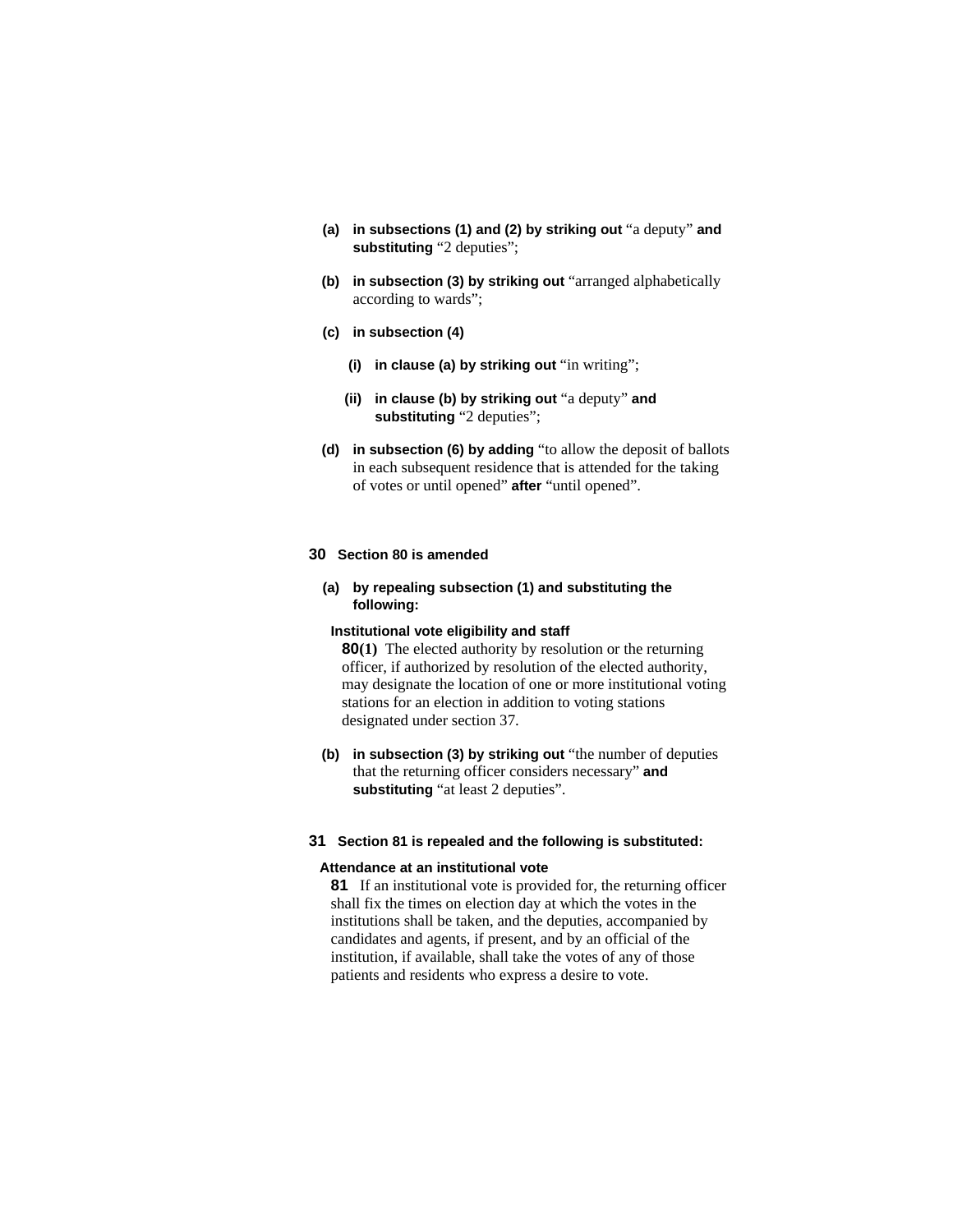- **32 Section 82(1)(a) is repealed.**
- **33 Section 83 is amended** 
	- **(a) in subsection (2) by striking out** "the returning officer" **and substituting** "a deputy";
	- **(b) in subsection (4) by striking out** "that local jurisdiction" **and substituting** "the local jurisdiction that appointed the elector as an officer".

# **34 Section 91 is amended**

- **(a) in subsection (1)(f) by striking out** "statement referred to in subsection (2)" **and substituting** "prescribed form referred to in section 90";
- **(b) by repealing subsection (2).**

**35 Section 93 is amended by striking out** "register, the list of electors" **and substituting** "register, the special ballot certificate envelopes,".

# **36 Section 100 is amended**

- **(a) in subsection (1) by striking out** "for their safekeeping and";
- **(b) by adding the following after subsection (1):**

**(1.1)** The secretary must retain the ballot account and the nomination papers until the term of office to which they relate has expired.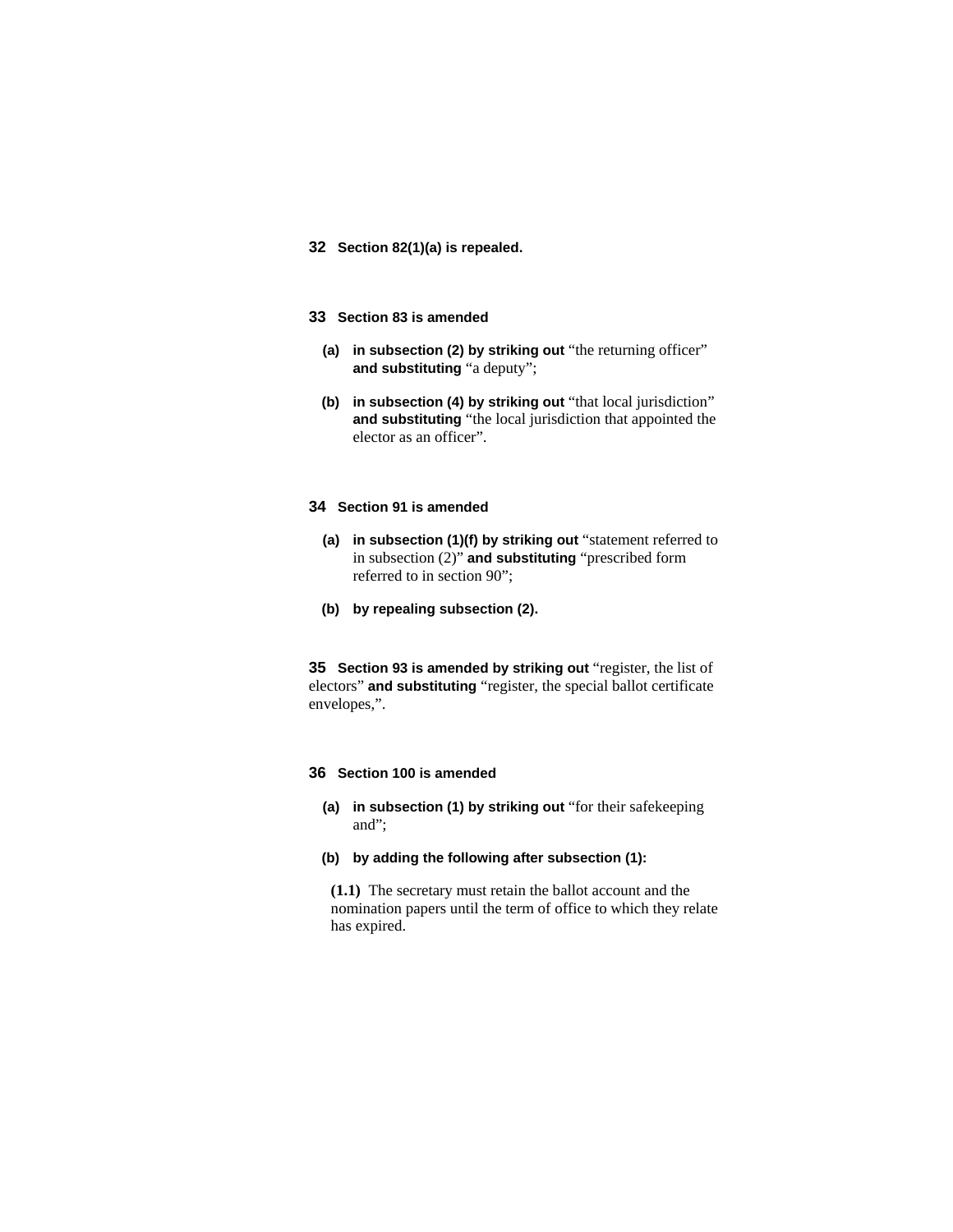**37 Section 103(1)(b) is amended by striking out** "or cash order,".

# **38 Section 144 is amended by adding the following after subsection (2)**:

**(3)** A disclaimer delivered to the returning officer before election day may be posted by the returning officer in the voting stations. **39 Section 159(2) is amended by adding the following after clause (b):**

 (c) respecting identification indicating that a person is an enumerator, a candidate or a campaign worker.

# **40 Section 160 is amended**

- **(a) in subsection (1) by adding the following after clause (a):**
- (a.1) respecting standards for a system described in clause (a) and respecting evidence of compliance with those standards;
- **(b) by adding the following after subsection (1):**

**(1.1)** A regulation under subsection (1)(a.1) may adopt or incorporate in whole or in part, or with modifications, standards, codes or other bodies of rules that relate to any matter in respect of which a regulation may be made under subsection (1)(a.1) if the standards, codes or other bodies of rules have been published and copies are available.

#### **Explanatory Notes**

**1** Amends chapter L-21 of the Revised Statutes of Alberta 2000.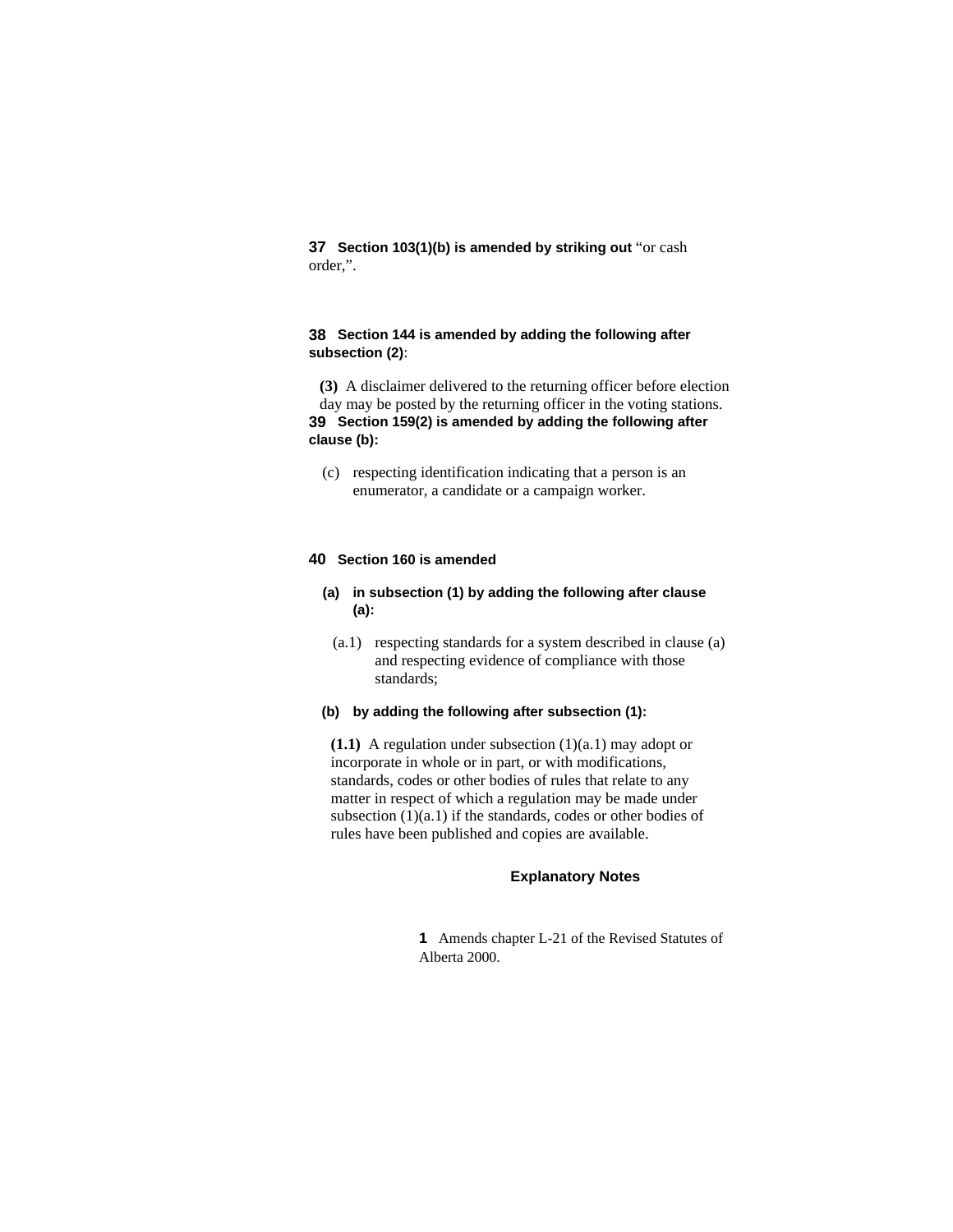### **2** Section 1 presently reads in part:

#### *1 In this Act,*

- *(k) "elected authority" means* 
	- *(i) a council under the Municipal Government Act,*
	- *(ii) a board of trustees under the School Act, or;*
- *(y) "seniors' accommodation facility" means* 
	- *(i) lodge accommodation as defined in the Alberta Housing Act, and*
	- *(ii) a facility for seniors that provides accommodation at a location for 10 or more persons who are 65 years of age or older;*

### **3** Section 10 presently reads:

*10 The members of an elected authority elected at a general election hold office for a term of 3 years and a general election shall be held every 3rd year commencing with the year 1983.* 

**4** Section 12 presently reads in part:

*12 The provisions of this Act that apply to municipalities apply to summer villages except that in respect of a summer village* 

 *(d) in the case of a general election, nominations for councillors shall be received by the returning officer in July in the year in which an election is to be held at a date and place and between the hours established by council, and sections 25 and 28(1) do not apply,*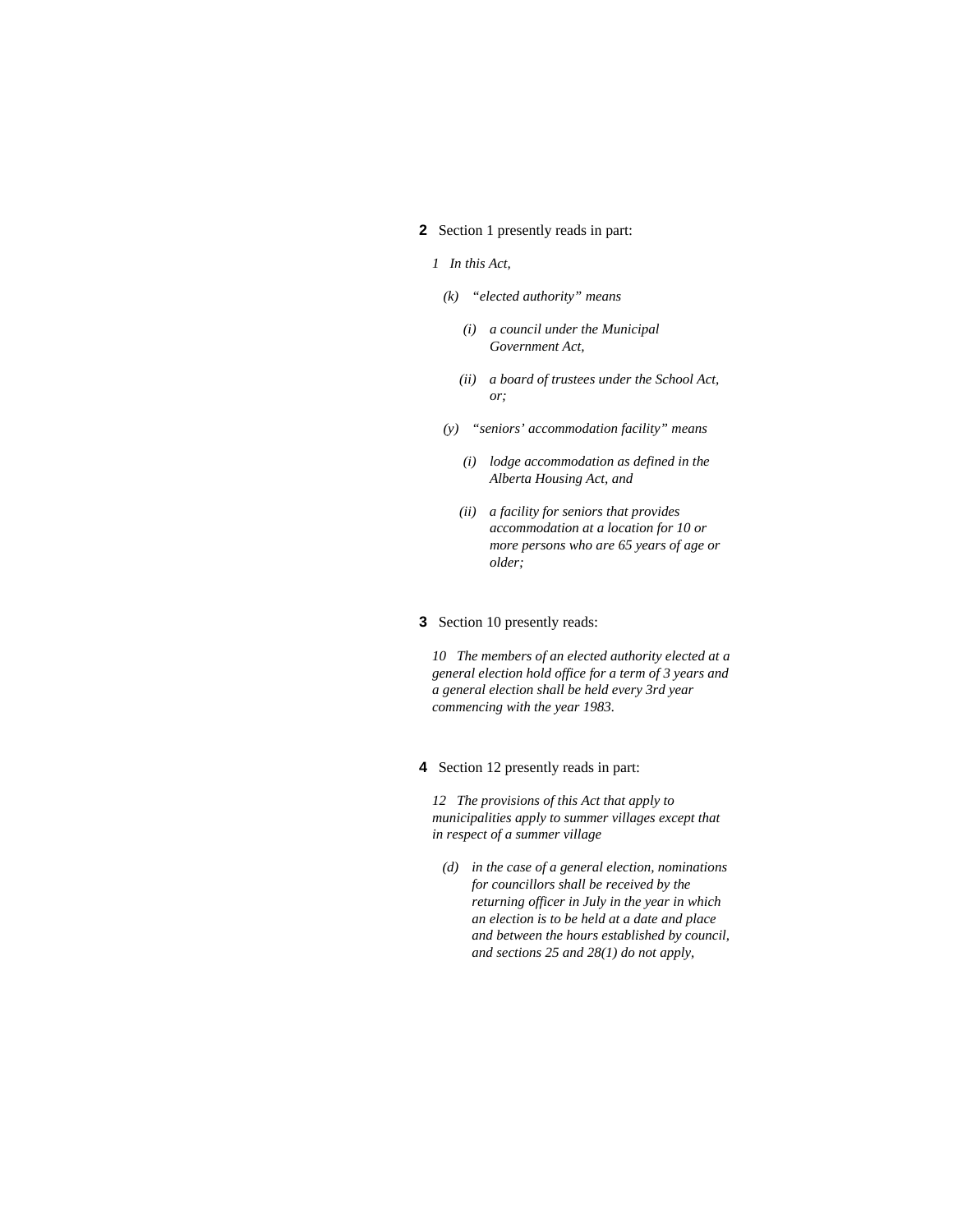- *(e) in the case of a by-election, nominations for councillors and school representatives, if any, shall be received by the returning officer between the hours of 11 a.m. and 12 noon at a date and place established by council,*
- *(f) voting hours in an election or in a vote on a bylaw or question shall be between the hours of 12 noon and 9 p.m., and section 46 applies except as to hours,*

# **5** Section 16 presently reads:

*16 Every returning officer, deputy, enumerator and constable before performing the duties of that office shall take and subscribe to the official oath in the prescribed form.* 

# **6** Section 18 presently reads:

*18 If a person who has been appointed a deputy or constable becomes incapable of carrying out the duties of that office, the returning officer may, in writing, appoint another person to act in the place of that person.* 

- **7** Section 19 presently reads:
	- *19 The secretary shall for the purposes of this Act,*
	- *(a) on the request of the returning officer, provide the returning officer with information and assistance, and*
	- *(b) on the vote results being declared by the returning officer, take custody of election materials and provide for their destruction in accordance with this Act.*
- **8** Section 20 presently reads: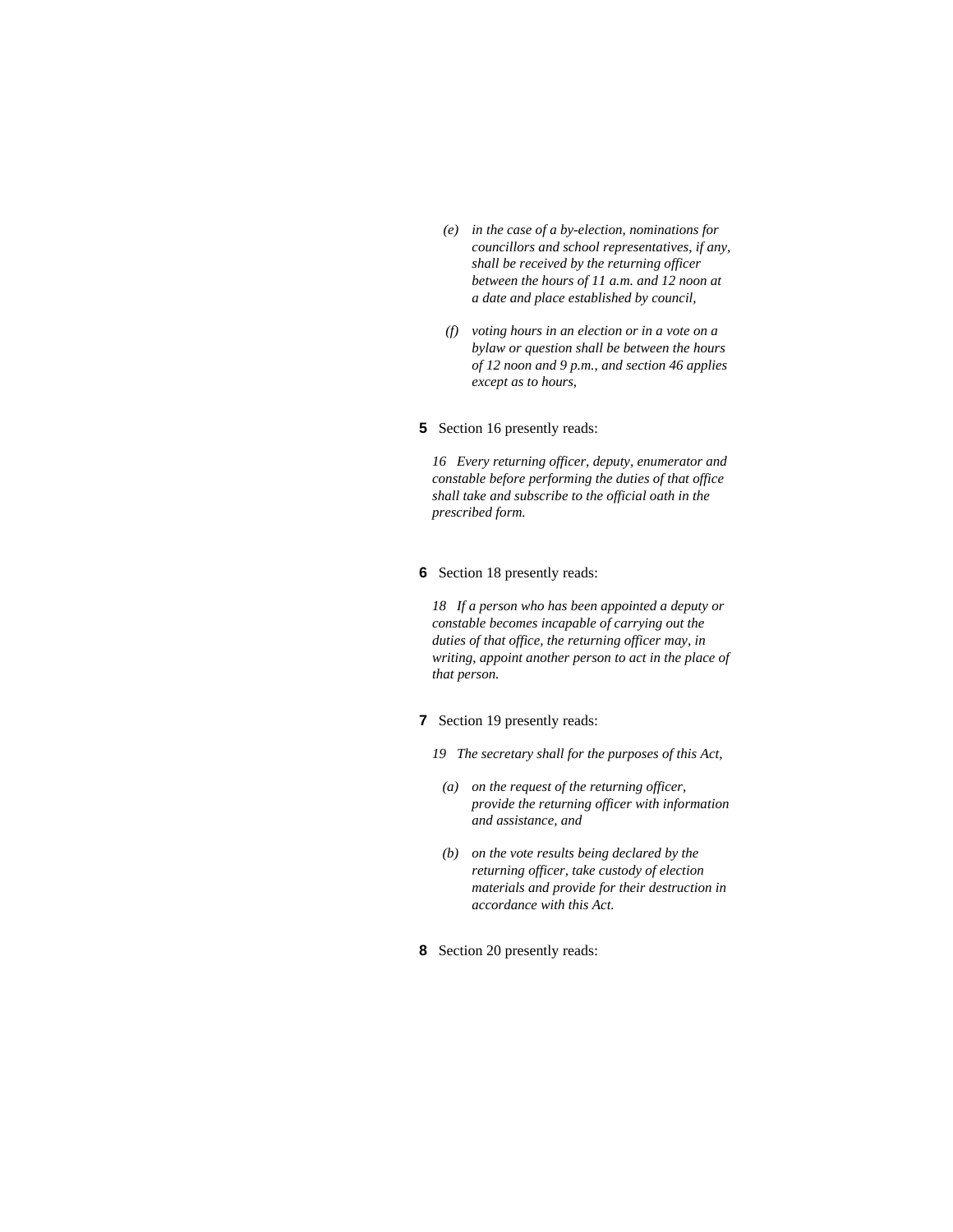*20 The returning officer or a commissioner for oaths is authorized to administer an oath to a person making an oath that is authorized or required by this Act.* 

# **9** Section 26(1) presently reads:

*26(1) The returning officer shall give notice of nomination day in the prescribed form by publishing a notice at least once a week in each of the 2 weeks before nomination day in a newspaper or other publication circulating in the area, or by mailing or delivering a notice to every residence in the local jurisdiction at least 2 weeks before nomination day.* 

### **10** Section 27(2) presently reads:

*(2) Notwithstanding subsection (1), a city may, by a bylaw passed prior to June 30 of a year in which a general election is to be held, specify the minimum number of electors required to sign the nomination of a candidate for an office, but that number must be at least 5 and not more than 25.* 

### **11** Section 28 presently reads:

*28(1) The returning officer shall receive nominations at the local jurisdiction office between 10 a.m. and 12 noon on nomination day.* 

*(2) Notwithstanding subsection (1), an elected authority may, by a bylaw passed prior to June 30 of a year in which an election is to be held, provide that the returning officer* 

- *(a) may receive nominations earlier than 10 a.m., and*
- *(b) may establish locations, in addition to the local jurisdiction office, where a deputy may receive nominations.*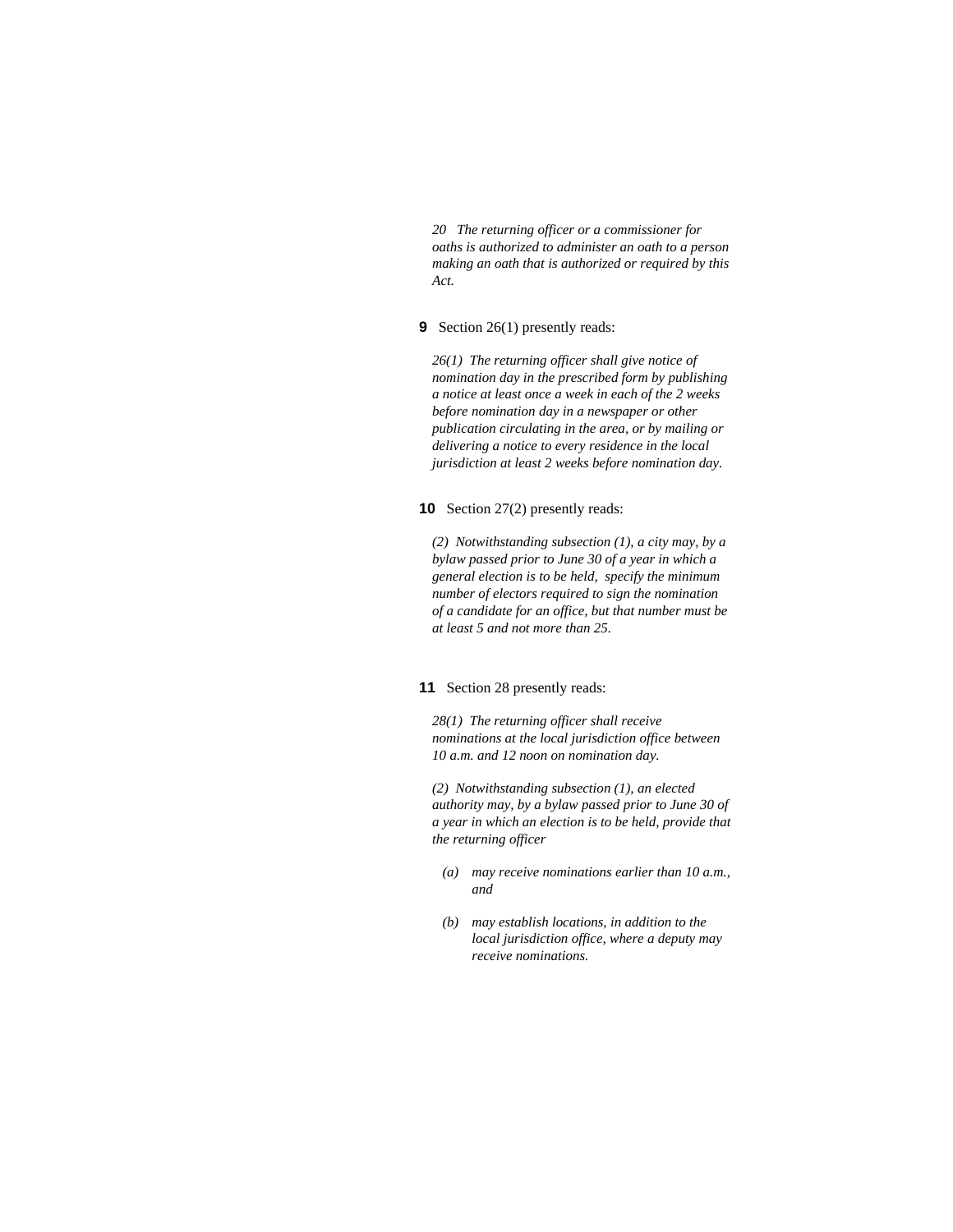*(3) Any person may file a nomination described in section 27 with the returning officer or deputy.* 

*(4) After 12 noon on nomination day, a person eligible to vote in the election may request to examine the filed nominations during regular business hours and in the presence of the returning officer, deputy or secretary.* 

*(5) The returning officer or secretary must retain all the filed nomination papers until the term of office to which the papers relate has expired.* 

**12** Section 30(1) presently reads:

*30(1) When a bylaw has been passed to provide for a deposit, the returning officer shall require the deposit to be provided in cash, by certified cheque or cash order or by money order.* 

**13** Section 34 presently reads:

*34(1) When at the close of nominations the number of persons nominated for any office is the same as the number required to be elected, the returning officer shall declare the persons nominated to be elected to the offices for which they were nominated.* 

*(2) Forthwith after having declared a person elected, the returning officer shall give to the secretary and the relevant Minister's Deputy Minister written notification signed by the returning officer of the names of the persons so elected and of the offices to which they were elected and the returning officer shall deliver the nomination papers* 

*and other material relating to the receipt of nominations to the secretary, who is subsequently responsible for their safekeeping.* 

*(3) The nomination papers and other related material may be inspected by an elector during regular business hours in the presence of the secretary.*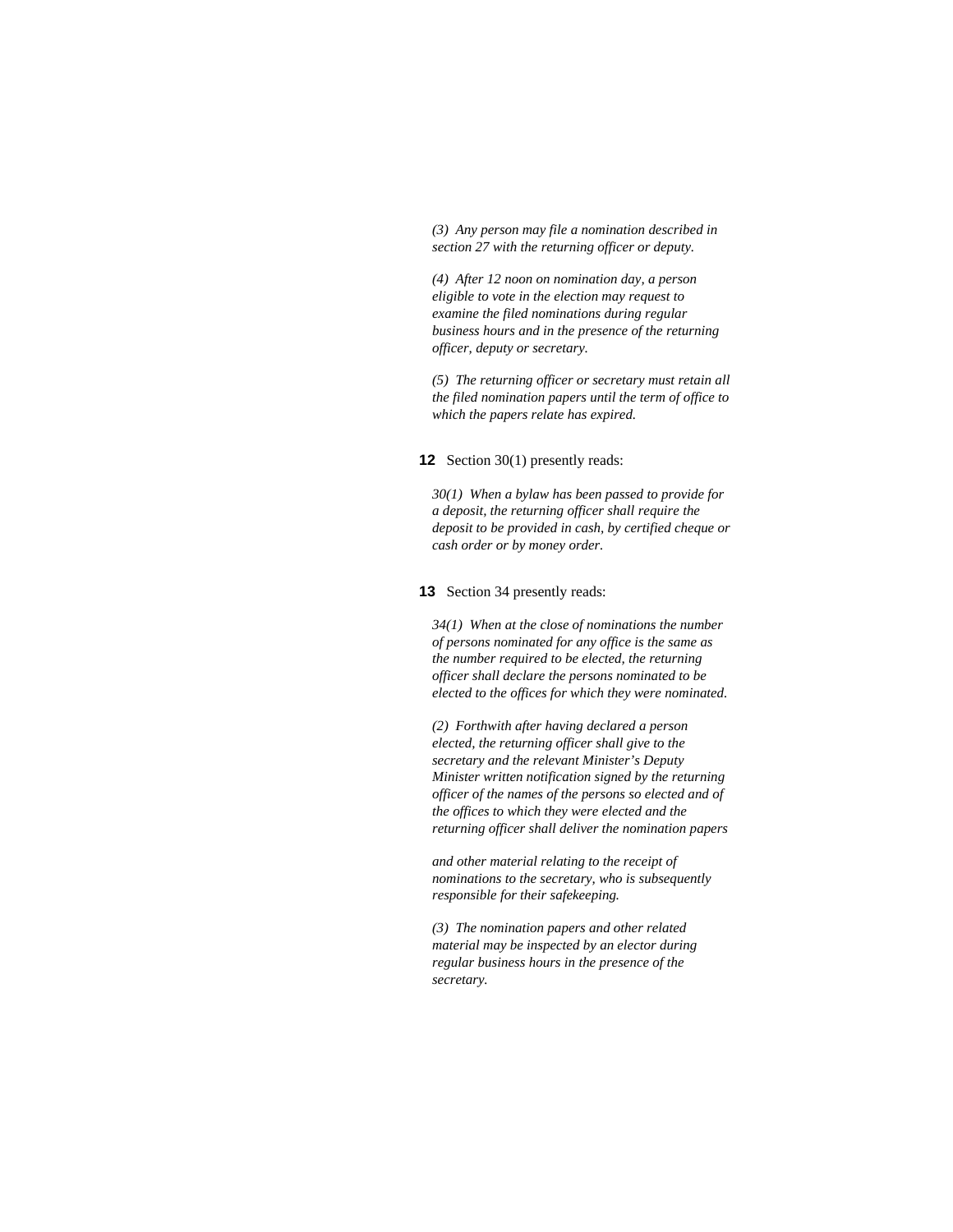# **14** Section 35 presently reads in part:

*(2) If an election is required, the returning officer shall give notice of it in the prescribed form by publishing a notice at least once a week in each of the 2 weeks before election day in a newspaper or other publication circulating in the area, or by mailing or delivering a notice to every residence in the local jurisdiction at least 2 weeks before election day.* 

#### **15** Section 47 presently reads in part:

*47(1) A person is eligible to vote in an election held pursuant to this Act if the person* 

 *(c) has resided in Alberta for the 6 consecutive months immediately preceding election day and is resident in the area on election day.* 

*(2) Subject to subsection (3) and sections 75, 79 and 81, an elector is eligible to vote only at the voting station for the voting subdivision in which the elector resides.* 

#### **16** Section 48 presently reads in part:

*(2) A person who is a resident of a public school district or of a separate school district under the School Act is deemed to be a resident of the public school district or the separate school district, as the case may be, under this Act.* 

*(3) Notwithstanding subsection (2), a person who owns and lives in the person's residence and whose residence is assessable for public school purposes or for separate school purposes under the School Act is deemed to be a resident of the public school district or the separate school district, as the case may be, under this Act.*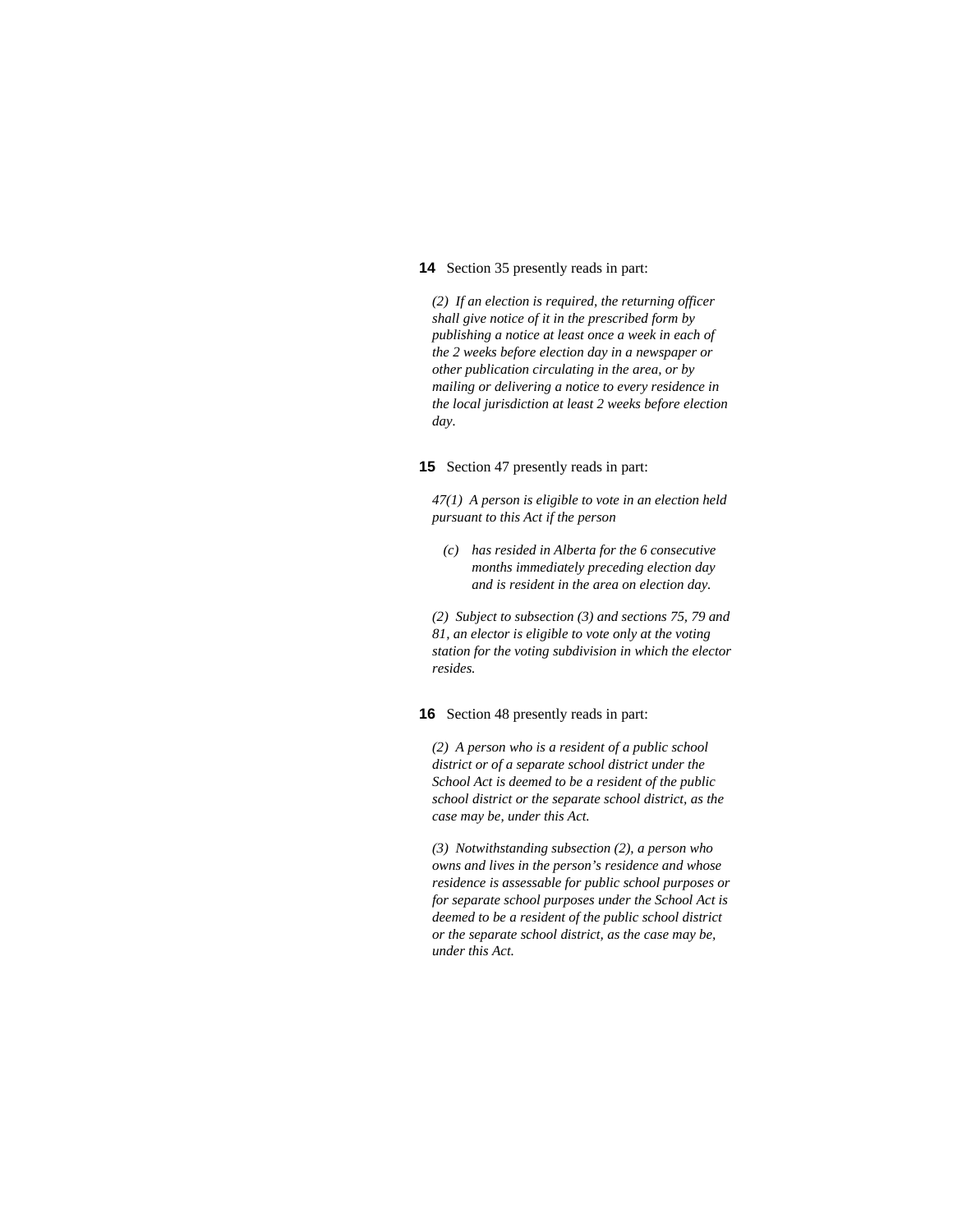# **17** Section 50 presently reads in part:

*(2) When a candidate files a nomination paper the returning officer shall, on the request of the candidate, provide the candidate with a copy of the list of electors, if any.* 

### **18** Section 52 presently reads:

*52 A person to whom an enumerator, a candidate or a campaign worker on behalf of a candidate has produced identification indicating that the person is an enumerator, a candidate or a campaign worker shall not* 

- *(a) obstruct or interfere with, or*
- *(b) cause or permit the obstruction or interference with,*

*the free access of the enumerator, candidate or campaign worker to each residence in a building containing 2 or more residences or to each residence in a mobile home park.* 

### **19** Section 54 presently reads:

*54 If a candidate or the candidate's agent objects to a person who makes a statement, a deputy shall note in the voting register the reason for the objection and the name of the candidate or agent making the objection and shall initial the objection.* 

### **20** Section 55 presently reads:

*55(1) Voting shall be by secret ballot.* 

*(2) While an elector is in a voting compartment for the purpose of marking the elector's ballot, no other person may, except as permitted in section 78, enter the voting compartment or be in a position from*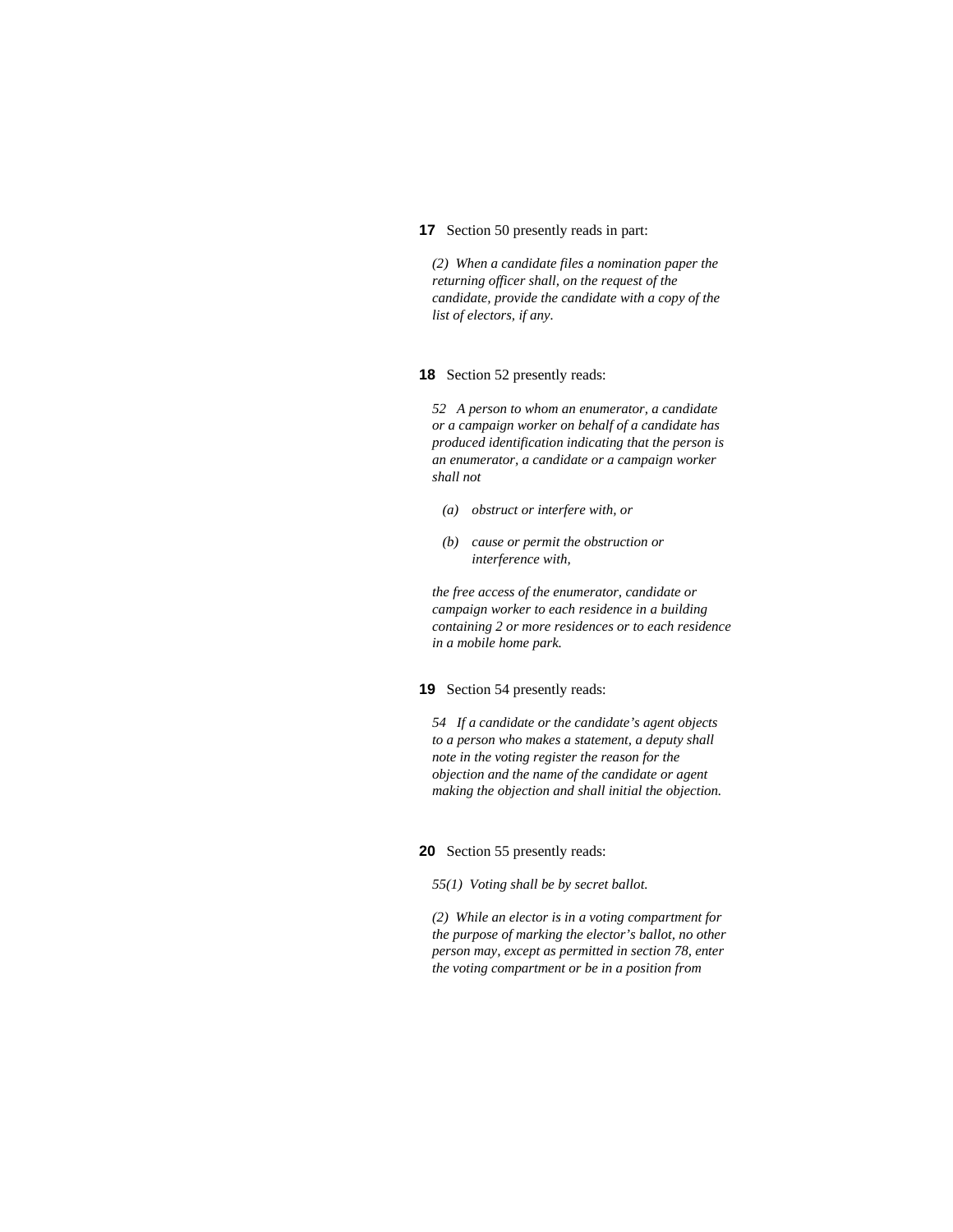*which the person can see how the elector marks the elector's ballot.* 

*(3) Except as provided in section 78, it is an offence for an elector to show the elector's ballot to any person so as to allow the elector's vote to be known.* 

# **21** Section 63 presently reads:

*63(1) After marking a ballot, the elector shall fold the ballot so as* 

- *(a) to conceal the names of the candidates or the bylaw or question, and the marks on the face of the ballot, and*
- *(b) to expose the initials of the deputy issuing the ballot at the voting station,*

*and immediately after leaving the voting compartment shall, without delay and without showing the front to anyone, deliver the ballot so folded to the deputy who is supervising at the ballot box.* 

*(2) The deputy supervising at the ballot box shall, without unfolding a ballot or in any way disclosing the marks made by the elector on the ballot, verify the initials on the ballot and deposit the ballot at once in the ballot box.* 

*(3) After the elector's ballots are deposited in the ballot box, the elector shall forthwith leave the voting station.* 

#### **22** Section 70 presently reads in part:

*70(1) At any time fixed for a vote on a bylaw or question under this Act, the returning officer, if requested in writing by 2 or more electors, shall appoint, in writing, those persons named in the request as agents to attend at the voting stations on behalf of the persons interested in promoting the passing of the bylaw or voting in the affirmative on*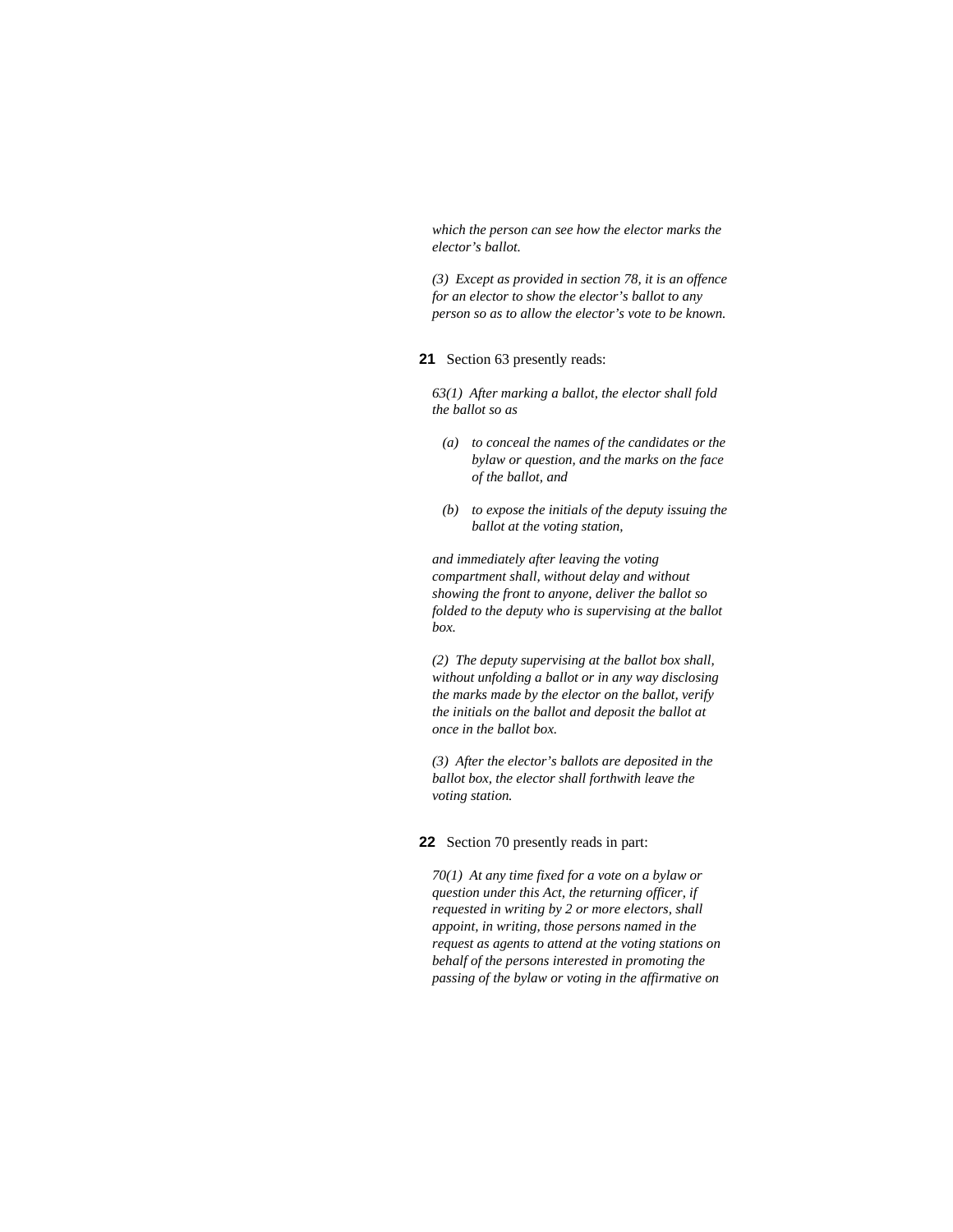*the question and, if so requested by 2 or more electors, shall appoint, in writing, those persons named in the request to attend as agents on behalf of the persons interested in opposing the passage of the bylaw or voting in the negative on the question.* 

*(3) The returning officer shall not permit more than one agent for each side of a bylaw or question to be present at the same time at a voting station or at a counting of the votes.* 

*(4) The returning officer may designate the place or places at a voting station where an agent may observe the conduct of the election.* 

*(5) Before any agent is appointed, the agent shall make and subscribe before the returning officer a statement in the prescribed form.* 

### **23** Section 71 presently reads:

*71 If a person is appointed as an agent under section 70, the person shall* 

- *(a) before being admitted as an agent to the voting station during voting hours, or*
- *(b) before being permitted to attend at the voting station for the counting of votes,*

*produce to the person in charge of the voting station the person's appointment as an agent.* 

**24** Section 72(1) presently reads:

*72(1) If an elector does not understand the English language, the deputy may allow an interpreter to translate the statement as well as any question necessary for the proper purposes of the election put to the elector, and the elector's answers.* 

**25** Section 75(2) presently reads: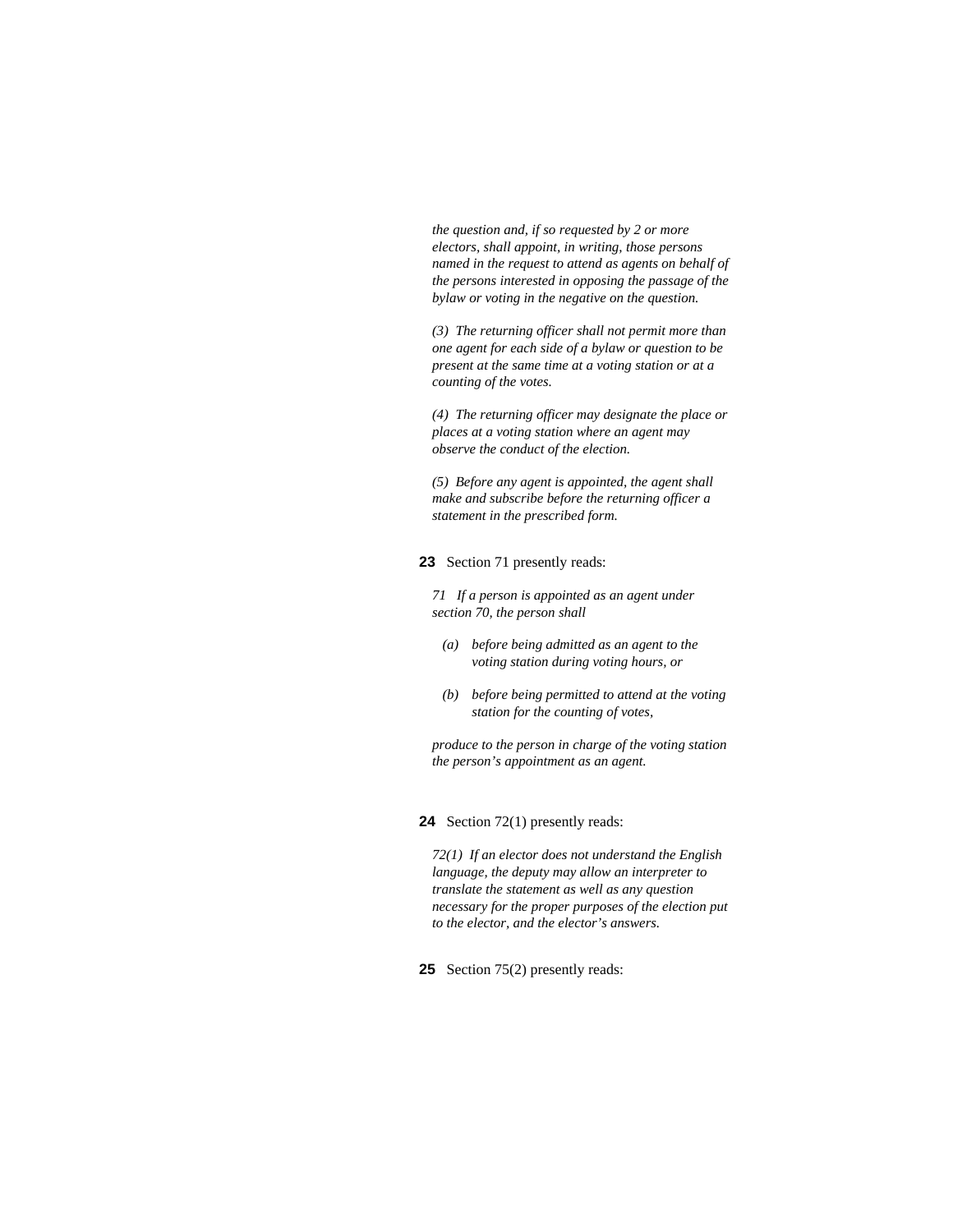*(2) If there are wards in a local jurisdiction, the presiding deputy shall maintain separate ballot boxes for each ward.* 

**26** Section 76(a) presently reads:

*76 The persons authorized to vote at an advance vote are the electors* 

 *(a) who have reason to believe that they will be absent from the local jurisdiction during the whole time fixed for the election,* 

**27** Special ballot.

**28** Section 78 presently reads in part:

*78(1) The deputy, at the request of an elector who is unable to read or is incapacitated by blindness or another physical condition from marking the elector's ballot in the usual manner, shall mark the vote* 

*of that elector on the elector's ballot in the manner directed by that elector, and shall immediately deposit the ballot in the ballot box.* 

*(3) The deputy, if requested by an elector described in subsection (1) who is accompanied by a friend, shall permit that friend, on making the prescribed statement, to accompany the elector into a voting compartment for the purpose of marking the elector's ballot and the ballot when marked shall be delivered by the elector or the friend to the deputy to be deposited in the ballot box.* 

*(5) If an elector who is blind is not accompanied by a friend into a voting compartment under subsection (3), the deputy may* 

 *(a) provide the elector with a blind voter template in the prescribed form, and*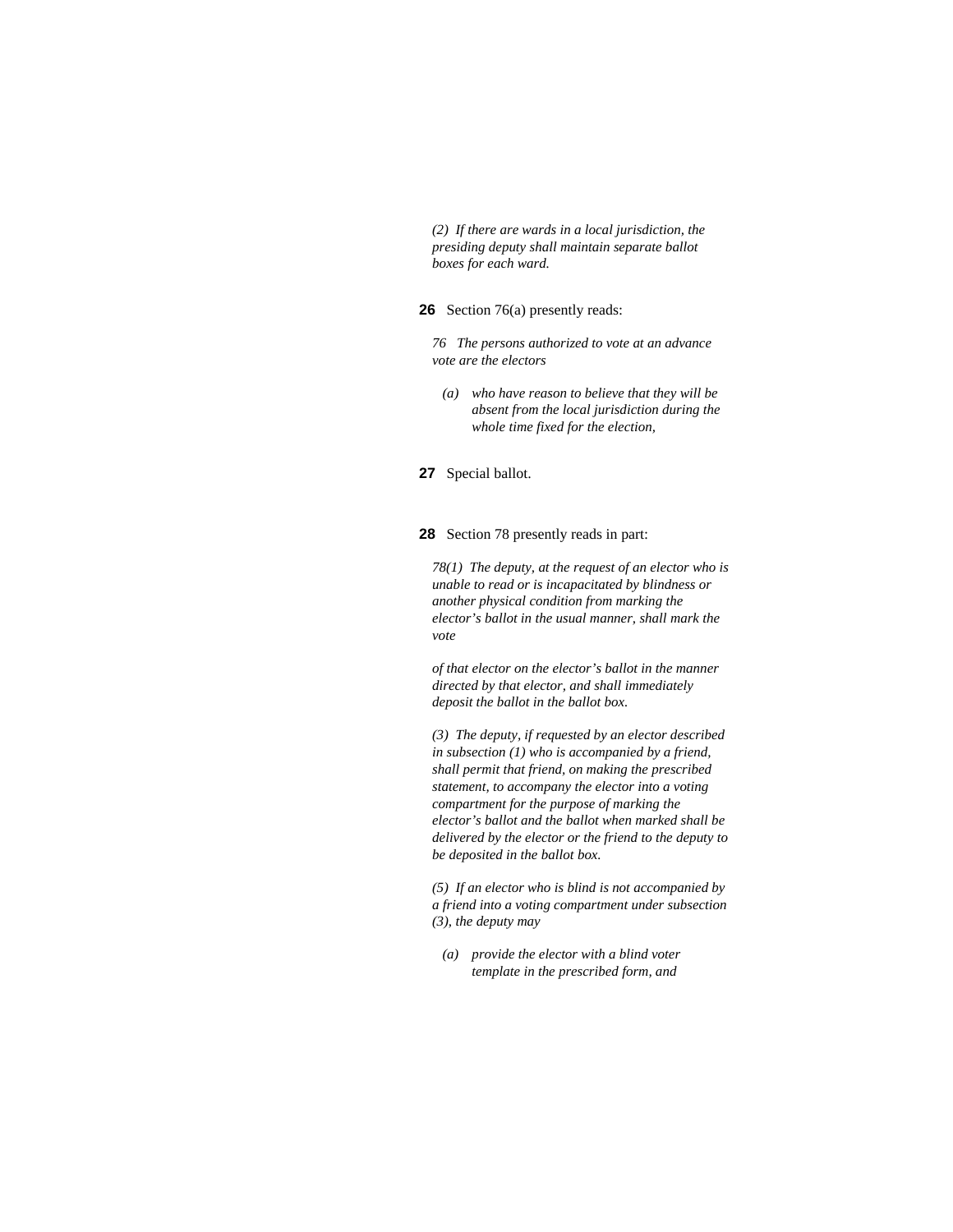### *(b) instruct the elector in its use.*

### **29** Section 79 presently reads:

*79(1) An elected authority may by resolution provide for the attendance of a deputy at the residence of an elector, during the hours an advance voting station is open or other times as may be fixed by the resolution, in order to take the votes of an elector who, because of physical incapacity, is unable to attend a voting station or an advance voting station to vote.* 

*(2) When a resolution has been passed under subsection (1), an elector described in subsection (1) may request the returning officer to have a deputy attend at the elector's residence to take the elector's vote within the time fixed by the resolution.* 

*(3) If the returning officer is satisfied that an elector is unable to attend a voting station or an advance voting station because of physical incapacity, the returning officer shall include that elector's name and address on a list arranged alphabetically according to wards.* 

*(4) When the returning officer has completed the list in accordance with this section, the returning officer shall* 

- *(a) advise each applicant in writing that the applicant's application has been accepted or rejected, as the case may be, and in the event of rejection, give reasons for it,*
- *(b) inform each elector whose application has been accepted of the date and the approximate time at which a deputy will attend at the elector's residence, and*
- *(c) appoint sufficient deputies to give full effect to this section.*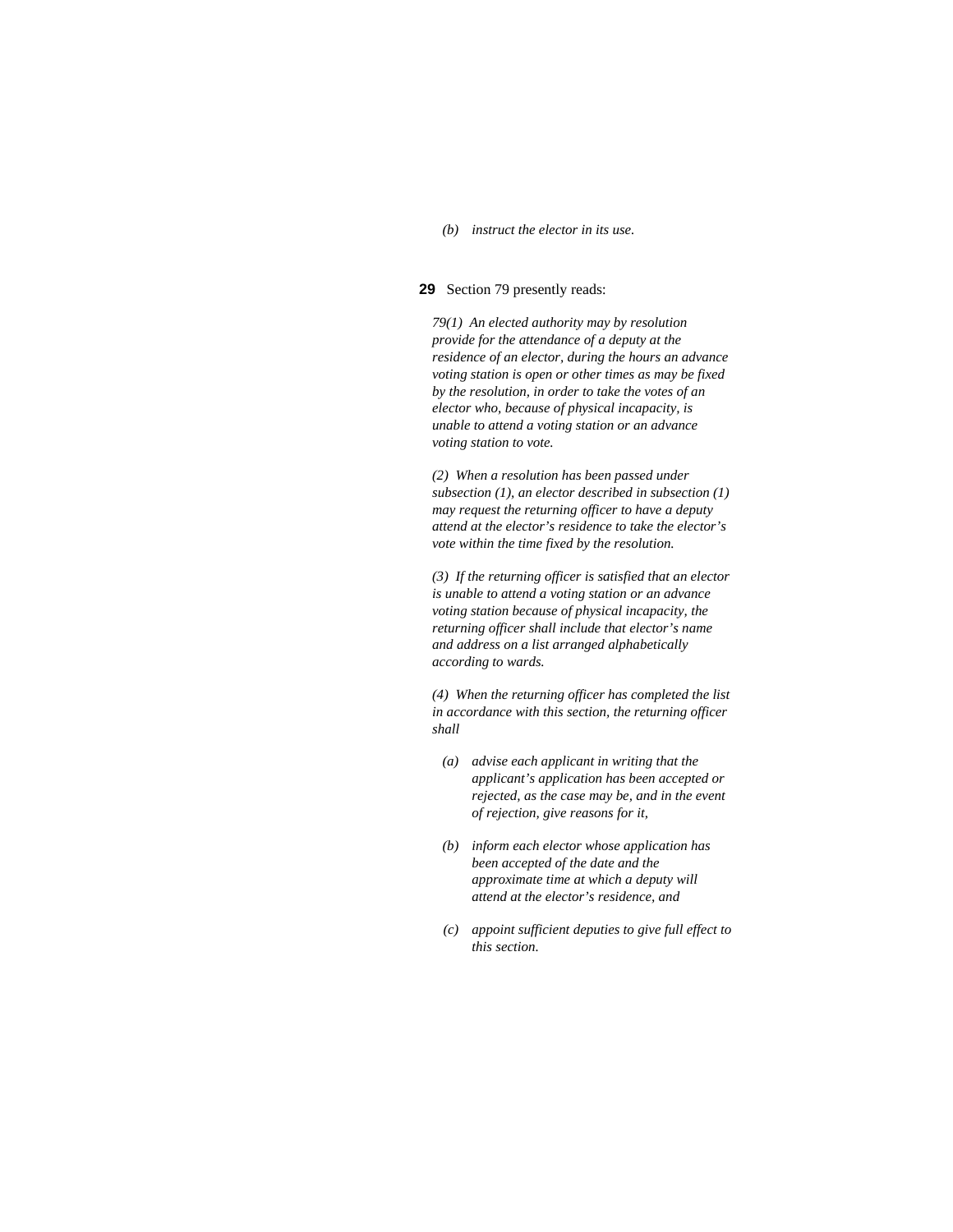*(5) All attendances by deputies under this section shall be made during the hours fixed by the resolution and no vote shall be taken at any other time.* 

*(6) A ballot box used in an election under this section must be sealed on completion of the voting so that no ballots can be deposited in it without breaking the seal and it shall remain sealed until opened for the counting of ballots at the close of the voting stations on election day.* 

*(7) Every residence where a vote is taken under this section is a voting station and the voting procedures shall as nearly as possible follow the provisions of this Act.* 

**30** Section 80 presently reads in part:

*80(1) An elected authority may establish by a bylaw passed* 

- *(a) prior to June 30 of a year in which a general election is to be held, or*
- *(b) 4 weeks prior to an election, other than a general election,*

*where institutional voting stations, if any, are to be established for the election.* 

*(3) The returning officer may appoint the number of deputies that the returning officer considers necessary to take the votes of the electors referred to in subsection (2).* 

### **31** Section 81 presently reads:

*81 If an institutional vote is provided for, the returning officer shall fix the times on election day at which the votes in the institutions shall be taken, and the deputies, accompanied by an official of the institution, shall*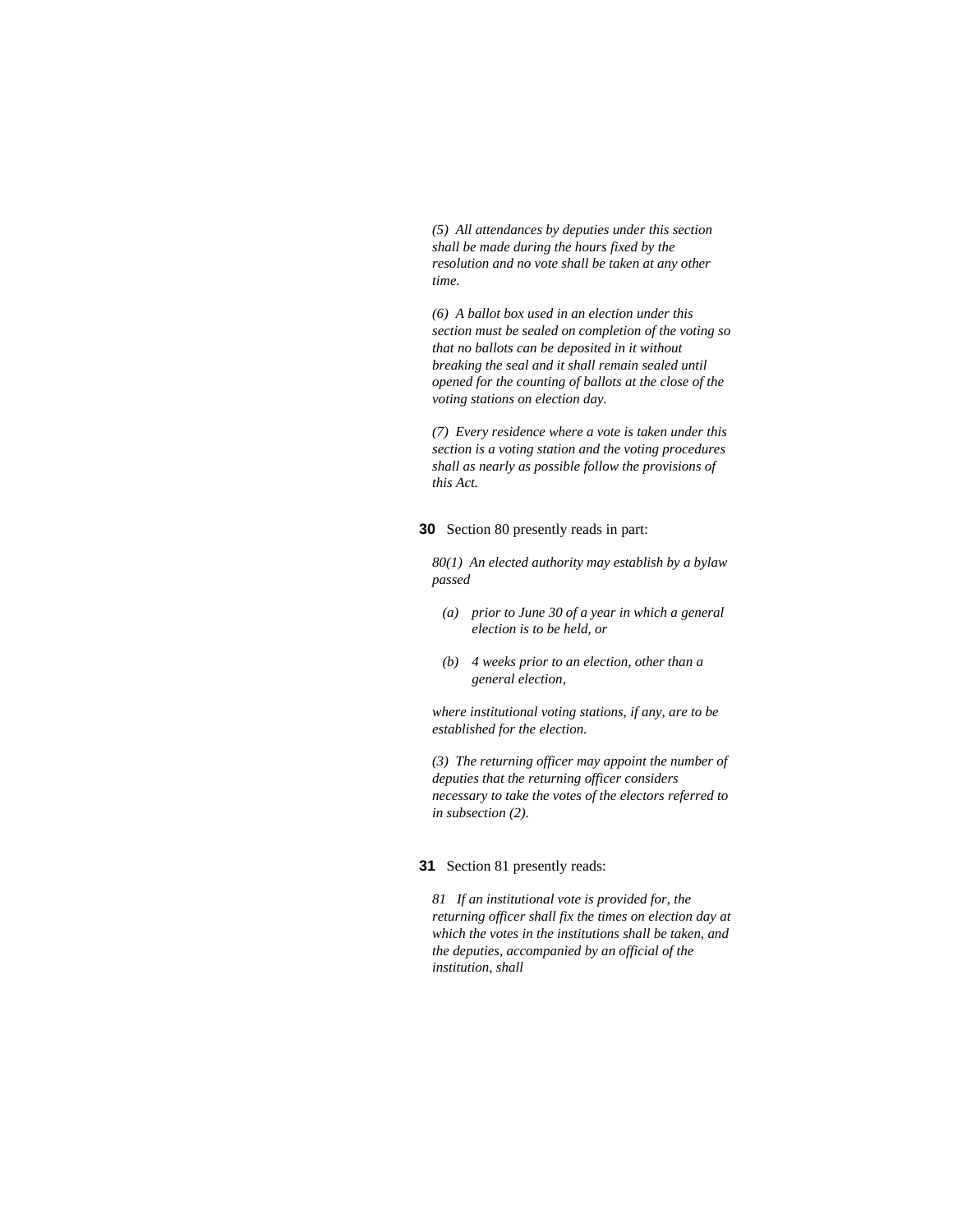- *(a) attend, with a ballot box, on those patients confined to a hospital, auxiliary hospital or nursing home and those residents in a seniors' accommodation facility whom the administrator or other person having charge of the hospital, home or facility certifies to the deputy to be bona fide patients or residents in the hospital, home or facility, and*
- *(b) take the votes of any of those patients and residents who express a desire to vote.*

# **32** Section 82(1) presently reads:

*82(1) Every institution at which a vote is taken is a voting station and the voting procedures shall as nearly as possible follow the provisions of this Act, except that* 

- *(a) candidates or agents are not entitled to be present at the voting, and*
- *(b) the ballot boxes shall not be opened until the close of the voting stations on election day.*

# **33** Section 83 presently reads in part:

*(2) On the production of the certificate, the deputy or constable may vote at the voting station where the deputy or constable is stationed, instead of the voting station where the deputy or constable would otherwise have been eligible to vote, and the returning officer shall attach the certificate to the voting register.* 

*(4) If an elector is appointed as an officer in a local jurisdiction other than the one in which that elector is eligible to vote, the returning officer of that local jurisdiction shall provide the elector with a certificate making the elector eligible to vote at an advance vote and the elector may vote at an advance voting station for the local jurisdiction of which the*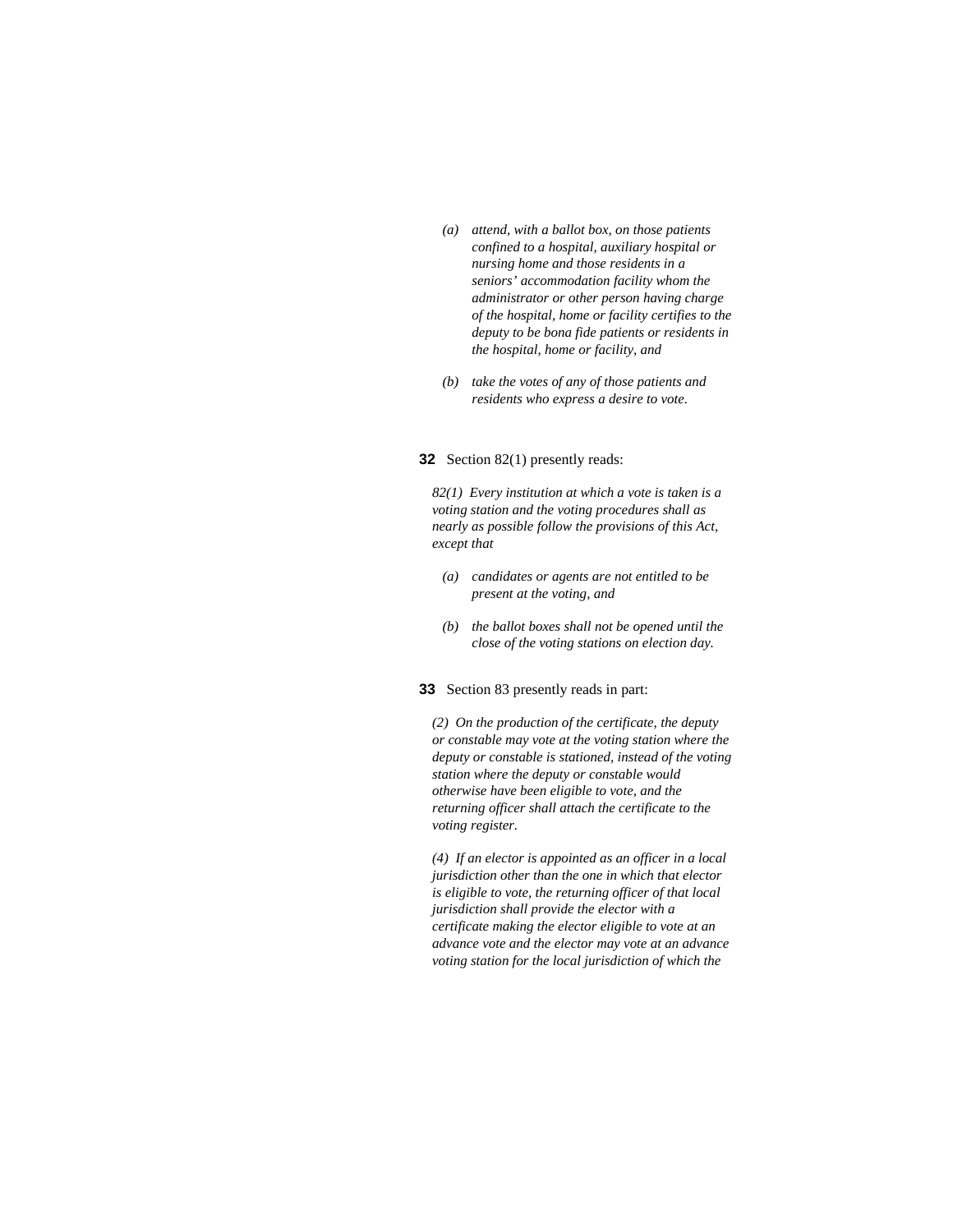*elector is an elector without the necessity of making the statement required by section 77.* 

# **34** Section 91 presently reads:

*91(1) At the completion of the counting of the ballots, the presiding deputy shall make up into separate packets* 

- *(a) the valid ballots;*
- *(b) the valid ballots objected to together with the notes of objections made to the ballots found in the ballot box;*
- *(c) the rejected ballots, including those on which no vote has been cast by an elector;*
- *(d) the spoiled ballots;*
- *(e) the unused ballots;*
- *(f) the voting register together with the statement referred to in subsection (2);*
- *(g) the list of electors, if any.*

*(2) Immediately on completion of the count of ballots, the presiding deputy shall make a statement in the prescribed form.* 

**35** Section 93 presently reads:

*93 The presiding deputy shall then place all the packets containing ballots, the voting register, the list of electors, if any, all statements made on voting day and the list of electors, if any, in the ballot box and the ballot box shall be closed and sealed with a deputy's seal so that it cannot be opened without breaking the seal and marked on the outside with the voting station name or number.* 

**36** Section 100 presently reads: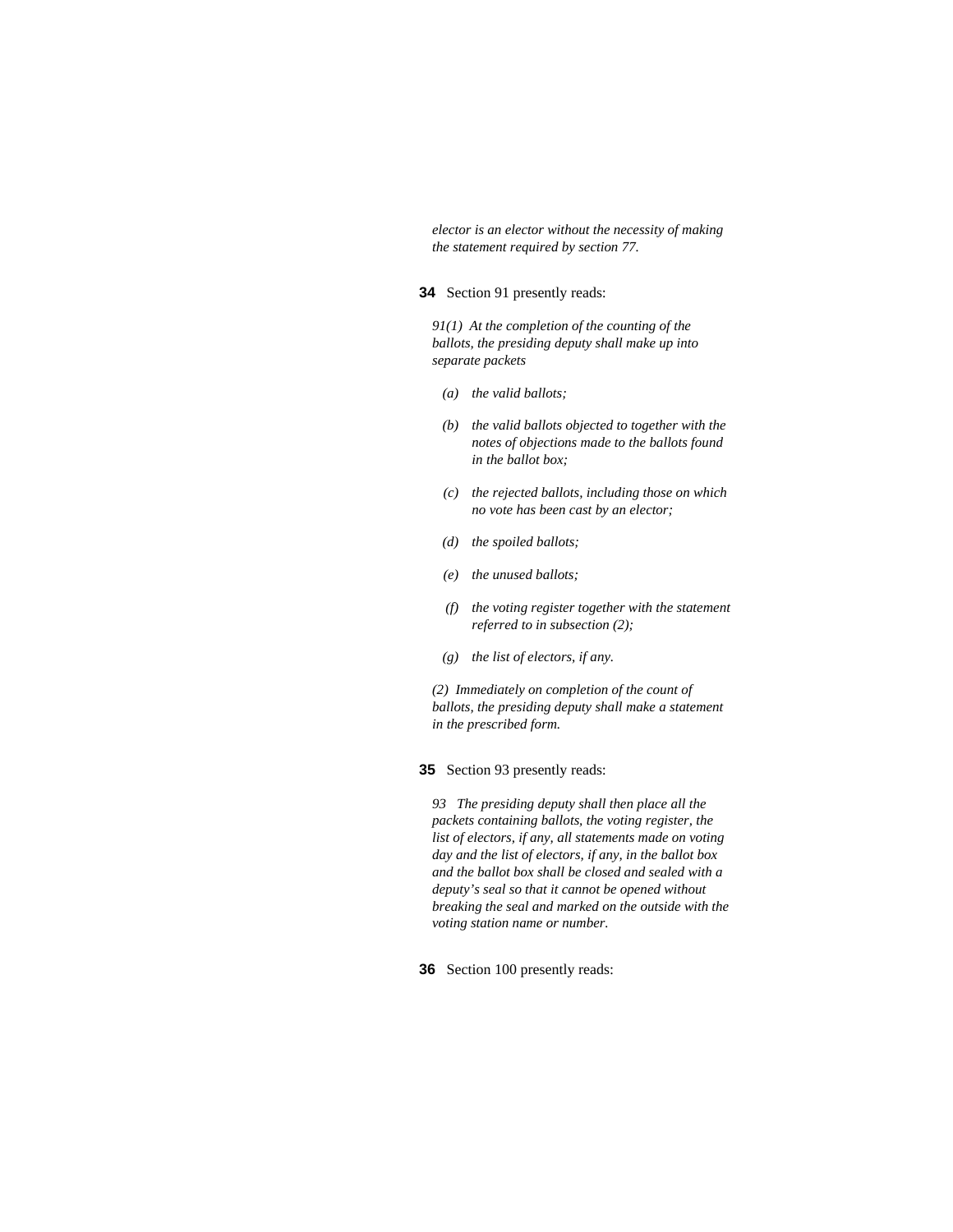*100(1) As soon as practicable after the election, the returning officer shall deliver to the secretary the sealed ballot boxes, the ballot account and the nomination papers, and the secretary is subsequently responsible for their safekeeping and for their delivery when required.* 

*(2) The nomination papers and ballot account may be inspected by an elector during regular business hours in the presence of the secretary.* 

### **37** Section 103(1) presently reads:

*103(1) At any time within 19 days after the close of the voting stations on election day, any elector may apply to the Court by notice of motion for a recount, after the elector has* 

- *(a) filed an affidavit with the clerk of the Court alleging reasonable grounds for believing that the returning officer or a deputy or other officer presiding at the voting station, in counting the ballots given at the election, improperly counted or rejected ballots, and*
- *(b) deposited with the clerk of the Court \$300 in cash, or by certified cheque or cash order, or by money order, as security for the payment of costs and expenses.*

**38** Section 144 presently reads:

- *144(1) A disclaimer delivered*
- *(a) before the election, or*
- *(b) before the person disclaiming is complained of,*

*relieves the person making it from all liability to costs.* 

*(2) A disclaimer delivered or transmitted under this Act operates as a resignation and the vacancy so*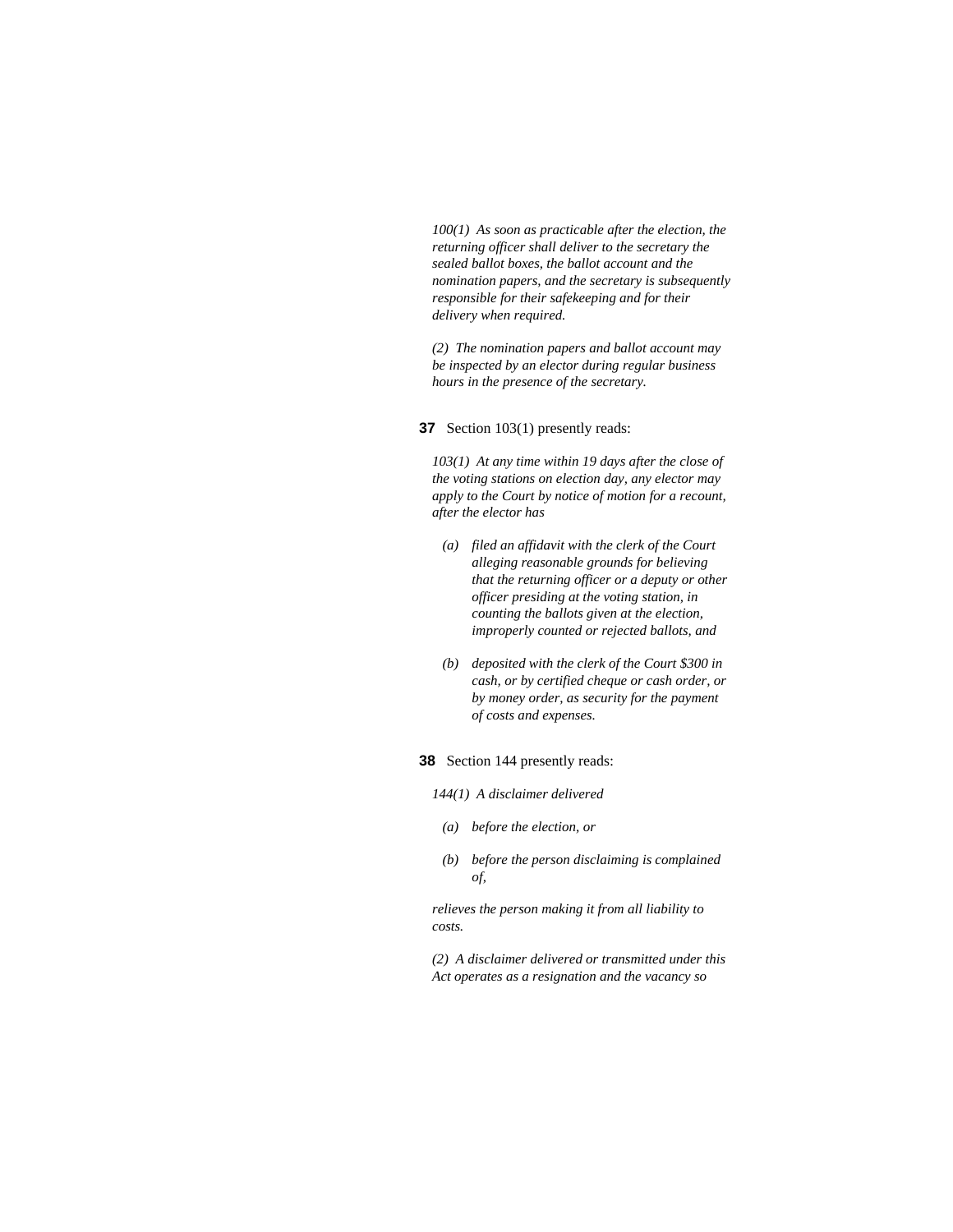*created shall be filled in the manner provided by this Act.* 

# **39** Section 159(2) presently reads:

- *(2) The Minister may make regulations*
- *(a) prescribing forms and their contents for use under this Act;*
- *(b) respecting standards for ballot boxes.*

#### **40** Section 160 presently reads:

*160(1) Notwithstanding anything in this Act, the Lieutenant Governor in Council may make regulations* 

- *(a) prescribing a system for the conduct and procedure of an election or vote that is not provided for in this Act or that is a modification of a system under this Act;*
- *(b) prescribing forms for use in connection with a system prescribed by regulations under this subsection;*
- *(c) with respect to a system prescribed by regulations under this subsection, providing for any matter not provided for or insufficiently provided for in this Act;*
- *(d) providing that any person who contravenes any provision of the regulations under this subsection is guilty of an offence and liable to imprisonment for a term not exceeding 6 months or to a fine of not more than \$500 or to both fine and imprisonment.*

*(2) On the application of an elected authority, the relevant Minister may, by order, on any terms and conditions the relevant Minister may prescribe, authorize the elected authority to pass a bylaw*